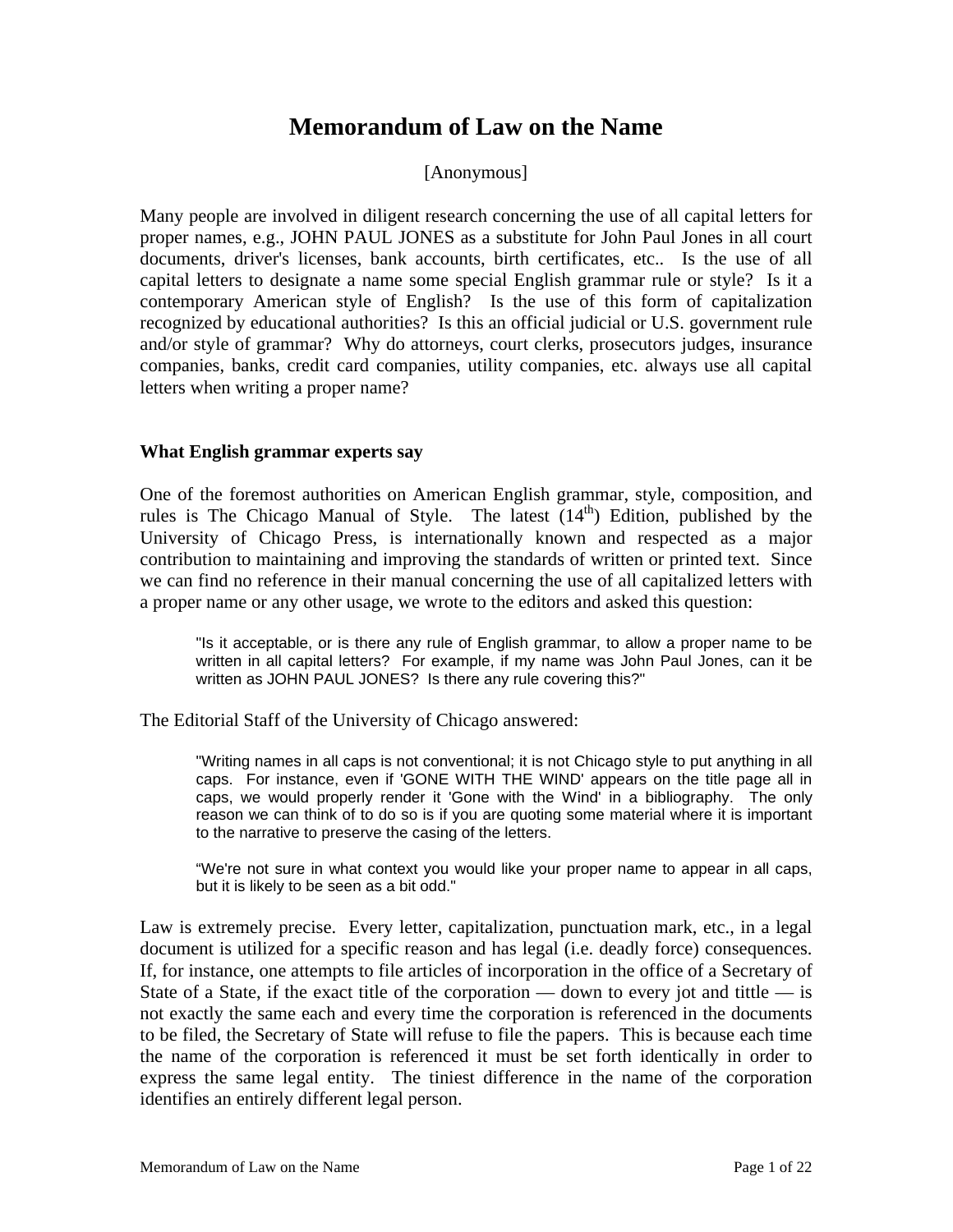It is therefore an eminently valid, and possibly crucial, question as to why governments, governmental courts, and agencies purporting to exist (in some undefined, unproved manner) within the jurisdiction of "this state" insist on always capitalizing every letter in a proper name.

Mary Newton Bruder, Ph.D., also known as The Grammar Lady, who established the Grammar Hotline in the late 1980's for the "Coalition of Adult Literacy," was asked the following question:

"Why do federal and state government agencies and departments, judicial and administrative courts, insurance companies, etc., spell a person's proper name in all capital letters? For example, if my name is John Paul Jones, is it proper at any time to write my name as JOHN PAUL JONES?"

Dr. Bruder's reply was short and to the point:

"It must be some kind of internal style. There is no grammar rule about it."

It seemed that these particular grammatical experts had no idea why proper names were written in all caps, so we began to assemble an extensive collection of reference books authored by various publishers, governments, and legal authorities to find the answer.

### **What English grammar reference books say**

### **Manual on Usage & Style**

One of the reference books obtained was the "Manual on Usage & Style," Eighth Edition, ISBN I-878674-51-X, published by the Texas Law Review in 1995. Section D, CAPITALIZATION, paragraph D: 1:1 states:

"Always capitalize proper nouns... [Proper nouns], independent of the context in which they are used, refer to specific persons, places, or things (e.g., Dan, Austin, Rolls Royce)."

Paragraph D: 3:2 of Section D states:

"Capitalize People, State, and any other terms used to refer to the government as a litigant (e.g., the People's case, the State's argument), but do not capitalize other words used to refer to litigants (e.g., the plaintiff, defendant Manson)."

Either no attorney, judge, or law clerk in Texas has ever read the recognized law style manual that purports to pertain to them, or the act is a deliberate violation of the rules for undisclosed reasons. In either ignorance ("ignorance of the law is no excuse") or violation (one violating the law he enforces on others is acting under title of nobility and abrogating the principle of equality under the law) of law, they continue to write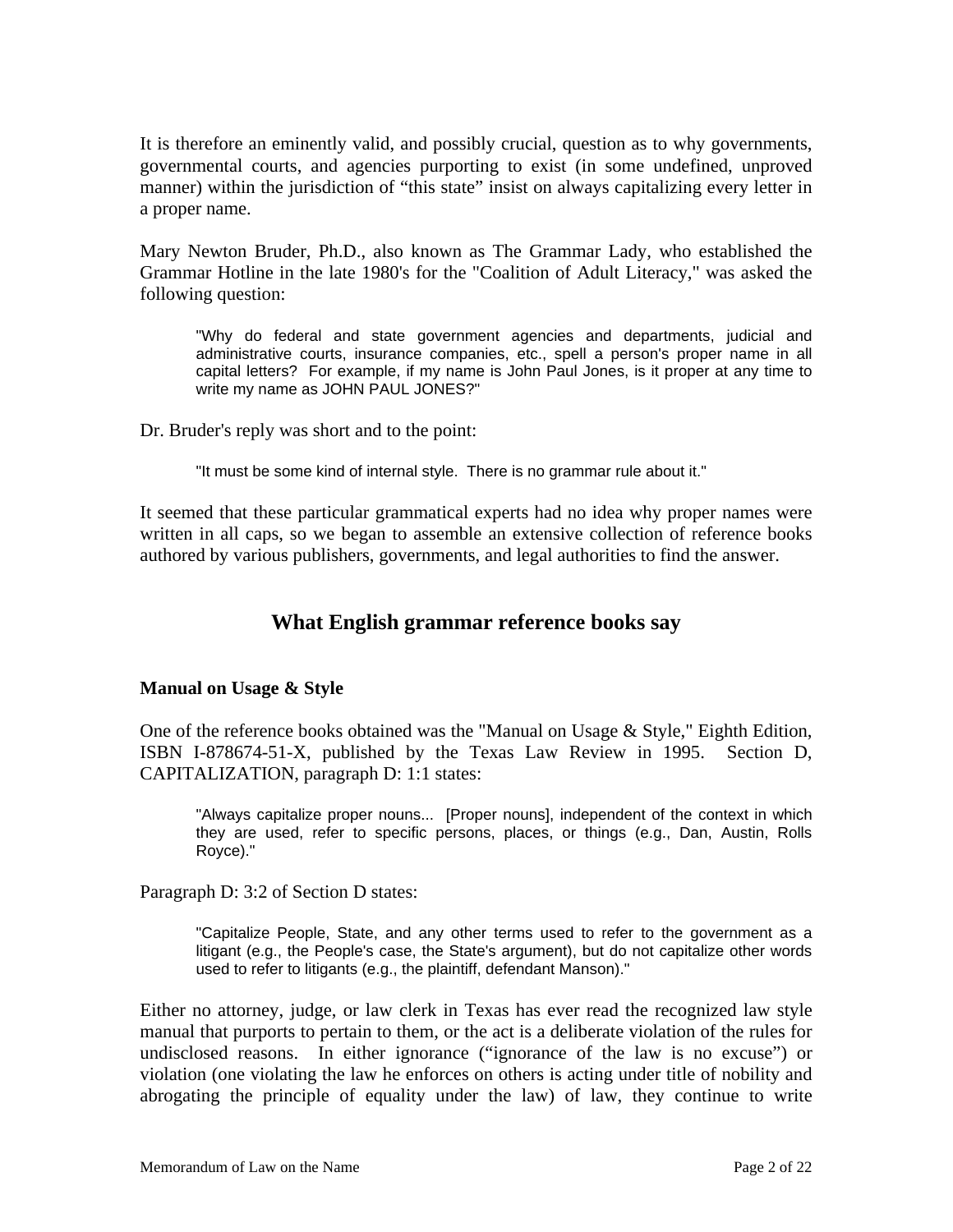"Plaintiff," "Defendant," "THE STATE OF TEXAS" and proper names of parties in all capital letters on every court document.

### **The Elements of Style**

Another well-recognized reference book is "The Elements of Style," Fourth Edition, ISBN 0-205-30902-X, written by William Strunk, Jr. and E.B. White, published by Allyn & Bacon in 1999. Within this renowned English grammar and style reference book, is found only one reference to capitalization, located within the Glossary at "proper noun," page 94, where it states:

"The name of a particular person (Frank Sinatra), place (Boston), or thing (Moby Dick). Proper nouns are capitalized."

There's an obvious and legally evident difference between capitalizing the first letter of a proper name as compared to capitalizing every letter used to portray the name.

### **The American Heritage Book of English Usage**

The American Heritage Book of English Usage, A Practical and Authoritative Guide to Contemporary English, published in 1996, at Chapter 9, E-Mail, Conventions and Quirks, Informality, states:

"To give a message special emphasis, an E-mailer may write entirely in capital letters, a device E-mailers refer to as screaming. Some of these visual conventions have emerged as away of getting around the constraints on data transmission that now limit many networks".

Here is a reference source, within contemporary — modern — English, that states it is of an informal manner to write every word of — specifically — an electronic message, a.k.a. e-mail, in capital letters. They say it's "screaming" to do so. By standard definition, we presume that is the same as shouting or yelling. Are all judges, as well as their court clerks and attorneys, shouting at us when they corrupt our proper names in this manner? (If so, what happened to the decorum of a court if everyone is yelling?) Is the insurance company screaming at us for paying the increased premium on our Policy? This is doubtful as to any standard generalization, even though specific individual instances may indicate this to be true. It is safe to conclude, however, that it would also be informal to write a proper name in the same way.

Does this also imply that those in the legal profession are writing our Christian names informally on court documents? Are not attorneys and the courts supposed to be specific, formally writing all legal documents to the "letter of the law?" If the law is at once both precise and not precise, what is its significance, credibility, and force and effect?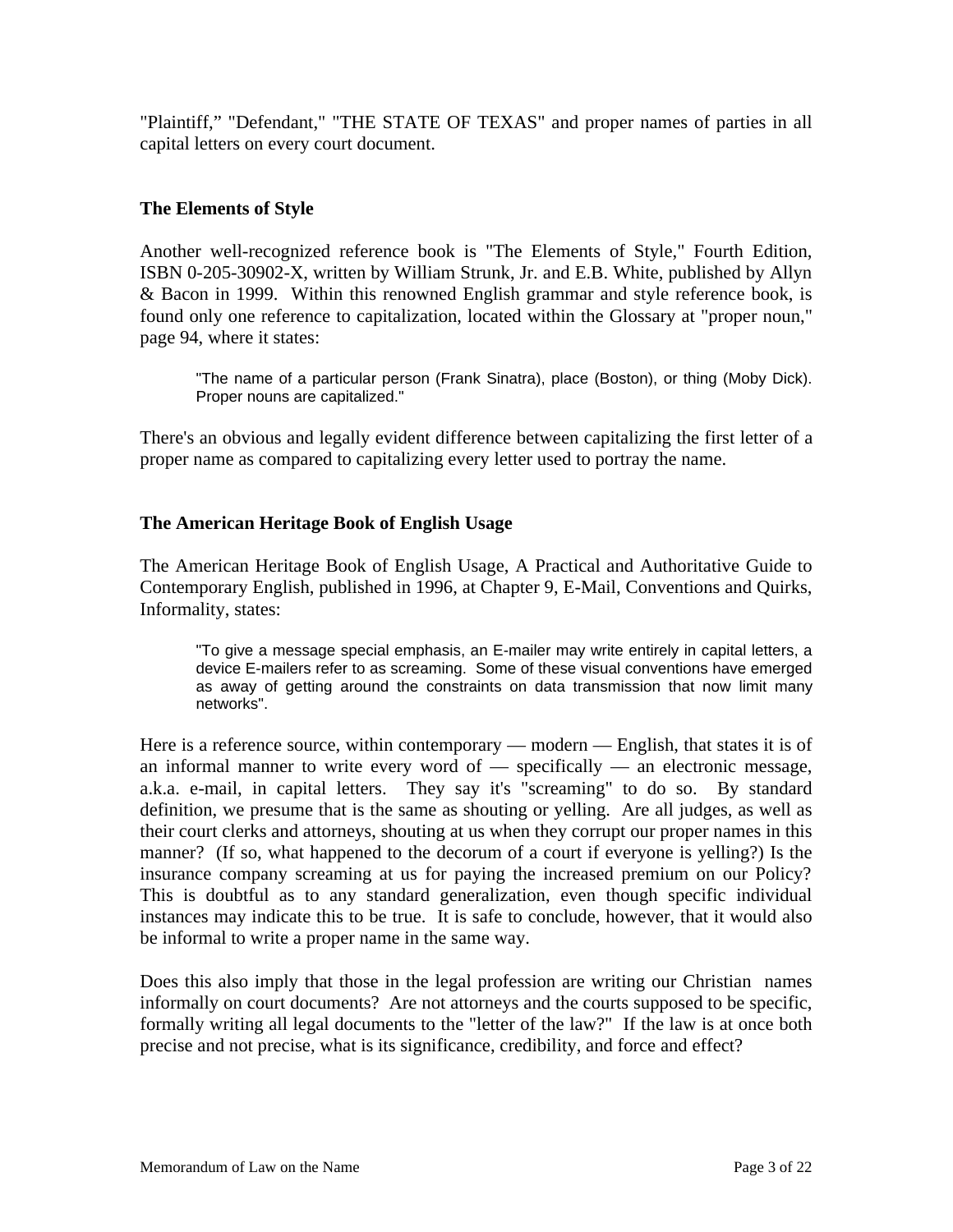#### **New Oxford Dictionary of English**

"The New Oxford Dictionary of English" is published by the Oxford University Press. Besides being considered the foremost authority on the British English language, this dictionary is also designed to reflect the way language is used today through example sentences and phrases. We submit the following definitions from the 1998 edition:

**Proper noun** (also proper name). Noun. A name used for an individual person, place, ororganization, spelled with an initial capital letter, e.g. Jane, London, and Oxfam.

**Name**. Noun 1 A word or set of words by which a person, animal, place, or thing is known,addressed, or referred to: my name is Parsons, John Parsons. Kalkwasser is the German name for limewater. Verb 2 Identify by name; give the correct name for: the dead man has been named as John Mackintosh. Phrases. 3 In the name of. Bearing or using the name of aspecified person or organization: a driving license in the name of William Sanders.

From the "Newbury House Dictionary of American English," published by Monroe Allen Publishers, Inc., (1999):

**name** n. I [C] a word by which a person, place, or thing is known: Her name is Diane Daniel.

We can find absolutely no example in any recognized reference book that specifies or allows the use of all capitalized names, proper or common. There is no doubt that a proper name, to be grammatically correct, must be written with only the first letter capitalized, with the remainder of the word in a name spelled with lower case letters.

### **US Government Style Manual**

Is the spelling and usage of a proper name defined officially by US Government? Yes. The United States Government Printing Office in their "Style Manual," March 1984 edition (the most recent edition published as of March 2000), provides comprehensive grammar, style and usage for all government publications, including court and legal writing.

Chapter 3, "Capitalization," at § 3.2, prescribes rules for proper names:

"Proper names are capitalized. [Examples given are] Rome, Brussels, John Macadam, Macadam family, Italy, Anglo-Saxon."

At Chapter 17, "Courtwork, the rules of capitalization," as mentioned in Chapter 3, are further reiterated:

"17.1. Courtwork differs in style from other work only as set forth in this section; otherwise the style prescribed in the preceding sections will be followed."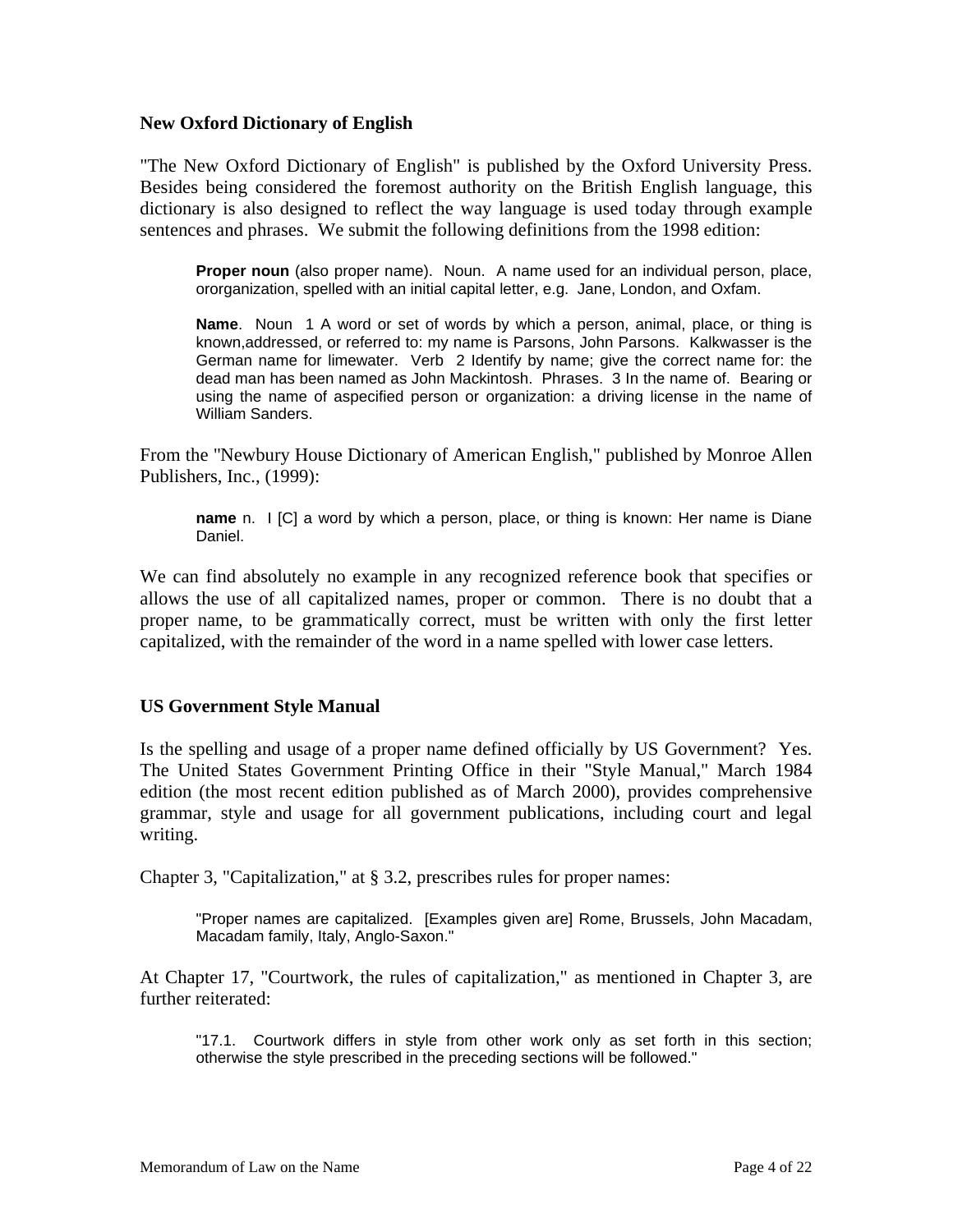After reading §17 in entirety, I found no other references that would change the grammatical rules and styles specified in Chapter 3 pertaining to capitalization.

At § 17.9, this same official US Government manual states:

"In the titles of cases the first letter of all principal words are capitalized, but not such terms as defendant and appellee."

This wholly agrees with Texas Law Review's Manual on "Usage & Style" as referenced above.

Examples shown in § 17.12 are also consistent with the aforementioned §17.9 specification: that is, all proper names are to be spelled with capital first letters; the balance of each spelled with lower case letters.

#### **Grammar, Punctuation, and Capitalization**

"The National Aeronautics and Space Administration" (NASA) has publish one of the most concise US Government resources on capitalization. NASA publication SP-7084, "Grammar, Punctuation, and Capitalization." A Handbook for Technical Writers and Editors, was compiled and written by the NASA Langley Research Center in Hampton, Virginia. At Chapter 4, "Capitalization," they state in 4.1 "Introduction:"

"First we should define terms used when discussing capitalization:

- All caps means that every letter in an expression is capital, LIKE THIS.
- Caps & lc means that the principal words of an expression are capitalized, Like This.
- Caps and small caps refer to a particular font of type containing small capital letters instead of lowercase letters.

Elements in a document such as headings, titles, and captions may be capitalized in either sentence style or headline style:

- Sentence style calls for capitalization of the first letter, and proper nouns of course.
- Headline style calls for capitalization of all principal words (also called caps & lc).

Modern publishers tend toward a down style of capitalization, that is, toward use of fewer capitals, rather than an up style."

Here we see that in headlines, titles, captions, and in sentences, there is no authorized usage of all caps. At 4.4.1. "Capitalization With Acronyms," we find the first authoritative use for all caps:

"Acronyms are always formed with capital letters. Acronyms are often coined for a particular program or study and therefore require definition. The letters of the acronym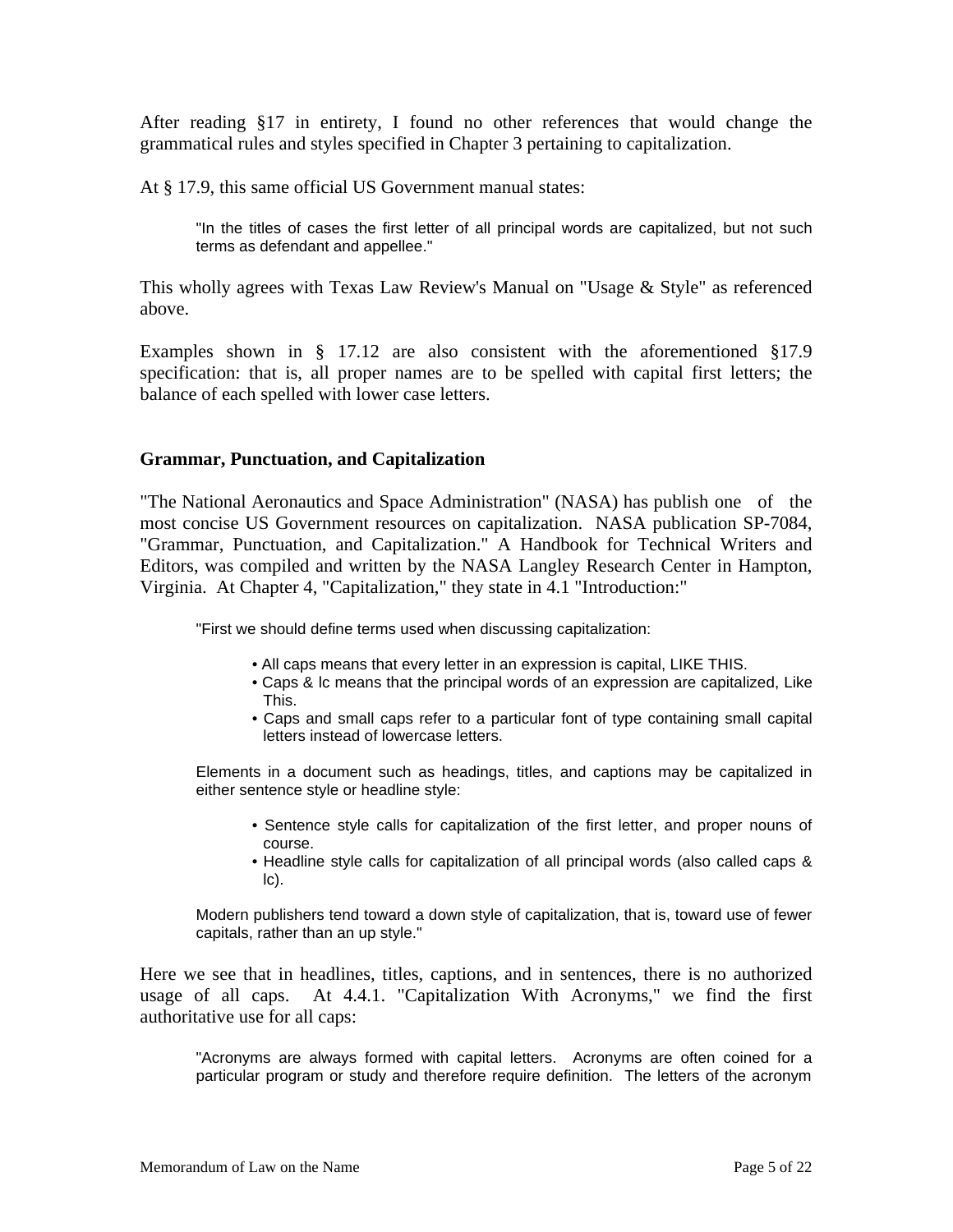are not capitalized in the definition unless the acronym stands for a proper name:

Wrong - The best electronic publishing systems combine What You See Is What You Get (WYSIWYG) features...

Correct - The best electronic publishing systems combine what you see is what you get (WYSIWYG) features...

But Langley is involved with the National Aero-Space Plane (NASP) Program."

This cites, by example, that using all caps is allowable in an acronym. "Acronyms" are words formed from the initial letters of successive parts of a term. They never contain periods and are often not standard, so that definition is required. Could this apply to lawful proper Christian names? If that were true, then JOHN SMITH would have to follow a definition of some sort, which it does not. For example, only if JOHN SMITH were defined as 'John Orley Holistic Nutrition of the Smith Medical Institute To Holistics (JOHN SMITH)' would this apply.

The most significant section appears at 4.5., "Administrative Names":

"Official designations of political divisions and of other organized bodies are capitalized:

- Names of political divisions;
- Canada, New York State;
- United States Northwest Territories;
- Virgin Islands, Ontario Province;
- Names of governmental units, US Government Executive Department, US Congress, US Army;
- US Navy."

According to this official US Government publication, the States are never to be spelled in all caps such as "NEW YORK STATE." The proper English grammar — and legal style is "New York State." This agrees, once again, with Texas Law.

### **Review's Manual on Usage & Style.**

#### **The Use of a Legal Fiction**

#### **The Real Life Dictionary of the Law**

The authors of "The Real Life Dictionary of the Law," Gerald and Kathleen Hill, are accomplished scholars and writers. Gerald Hill is an experienced attorney, judge, and law instructor. Here is how the term legal fiction is described:

"**Legal fiction**. n. A presumption of fact assumed by a court for convenience, consistency orto achieve justice. There is an old adage: Fictions arise from the law, and not law from fictions."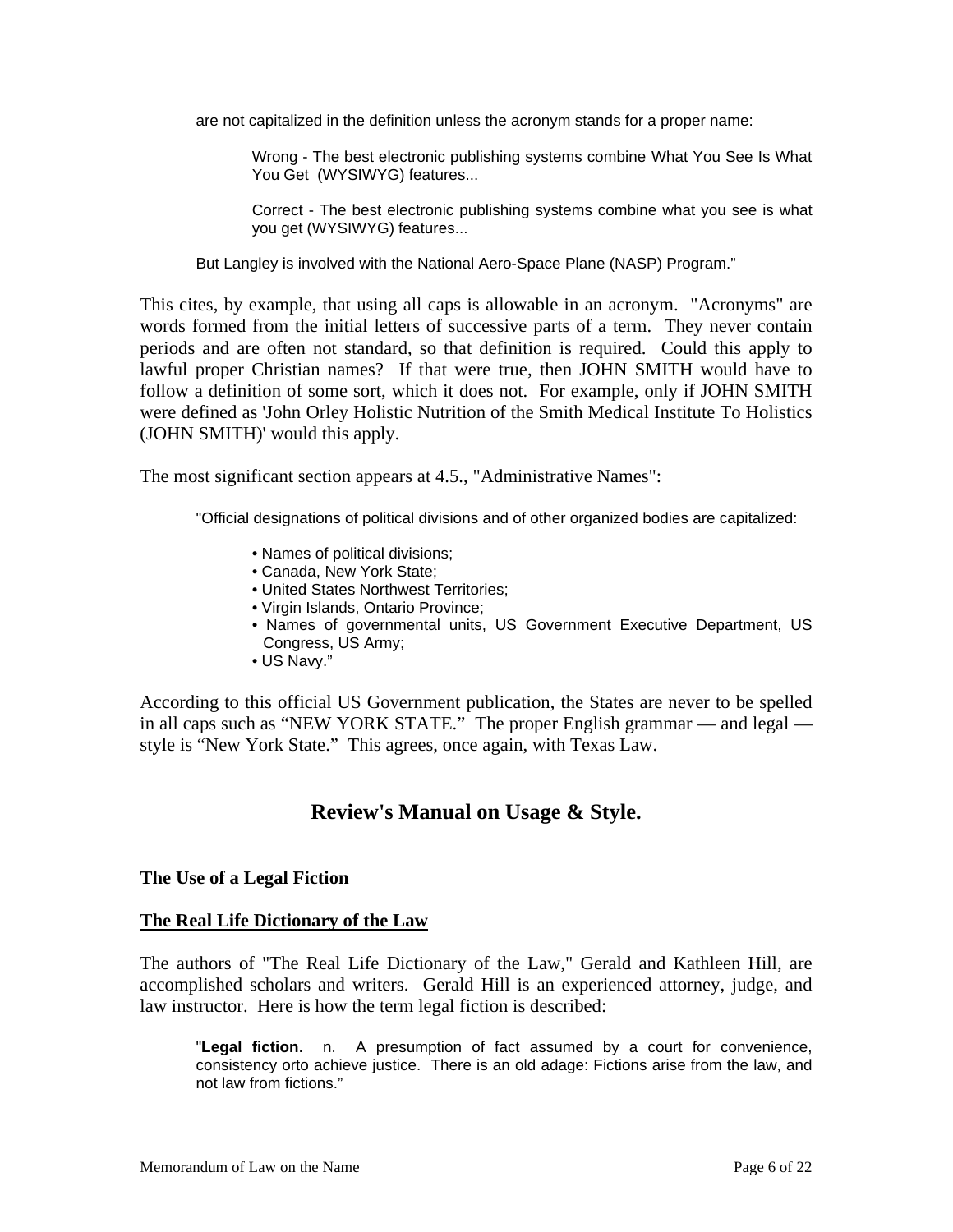### **Oran's Dictionary of the Law**

From Oran's "Dictionary of the Law," published by the West Group 1999, within the definition of "Fiction" is found:

"A legal fiction is an assumption that something that is (or may be) false or nonexistent is true or real. Legal fictions are assumed or invented to help do justice. For example, bringing a lawsuit to throw a nonexistent 'John Doe' off your property used to be the only way to establish a clear right to the property when legal title was uncertain."

### **Merriam-Webster's Dictionary of Law**

"Merriam-Webster's Dictionary of Law" 1996 states:

"legal fiction: something assumed in law to be fact irrespective of the truth or accuracy of that assumption. Example: the legal fiction that a day has no fractions — Fields V. Fairbanks North Star Borough, 818 P.2d 658 (1991)."

This is the reason behind the use of all caps when writing a proper name. The US and State Governments are deliberately using a legal fiction to "address" the lawful, real, flesh-and-blood man or woman. We say this is deliberate because their own official publications state that proper names are not to be written in all caps. They are deliberately not following their own recognized authorities.

In the same respect, by identifying their own government entity in all caps, they are legally stating that it is also intended to be a legal fiction. As stated by Dr. Mary Newton Bruder in the beginning of this memorandum, the use of all caps for writing a proper name is an "internal style" for what is apparently a pre-determined usage and, at this point, unknown jurisdiction.

The main key to a legal fiction is assumption as noted in each definition above.

Conclusion: There are no official or unofficial English grammar style manuals or reference publications that recognize the use of all caps when writing a proper name. To do so is by fiat, within and out of an undisclosed jurisdiction by unknown people for unrevealed reasons, by juristic license of arbitrary presumption not based on fact. The authors of the process unilaterally create legal fictions for their own reasons and set about to get us to take the bait, fall for the deceit.

### **Assumption of a Legal Fiction**

An important issue concerning this entire matter is whether or not a proper name, perverted into an all caps assemblage of letters, can be substituted for a lawful Christian name or any proper name, such as the State of Florida. Is the assertion of all-capitalletter names "legal?" If so, from where does this practice originate and what enforces it?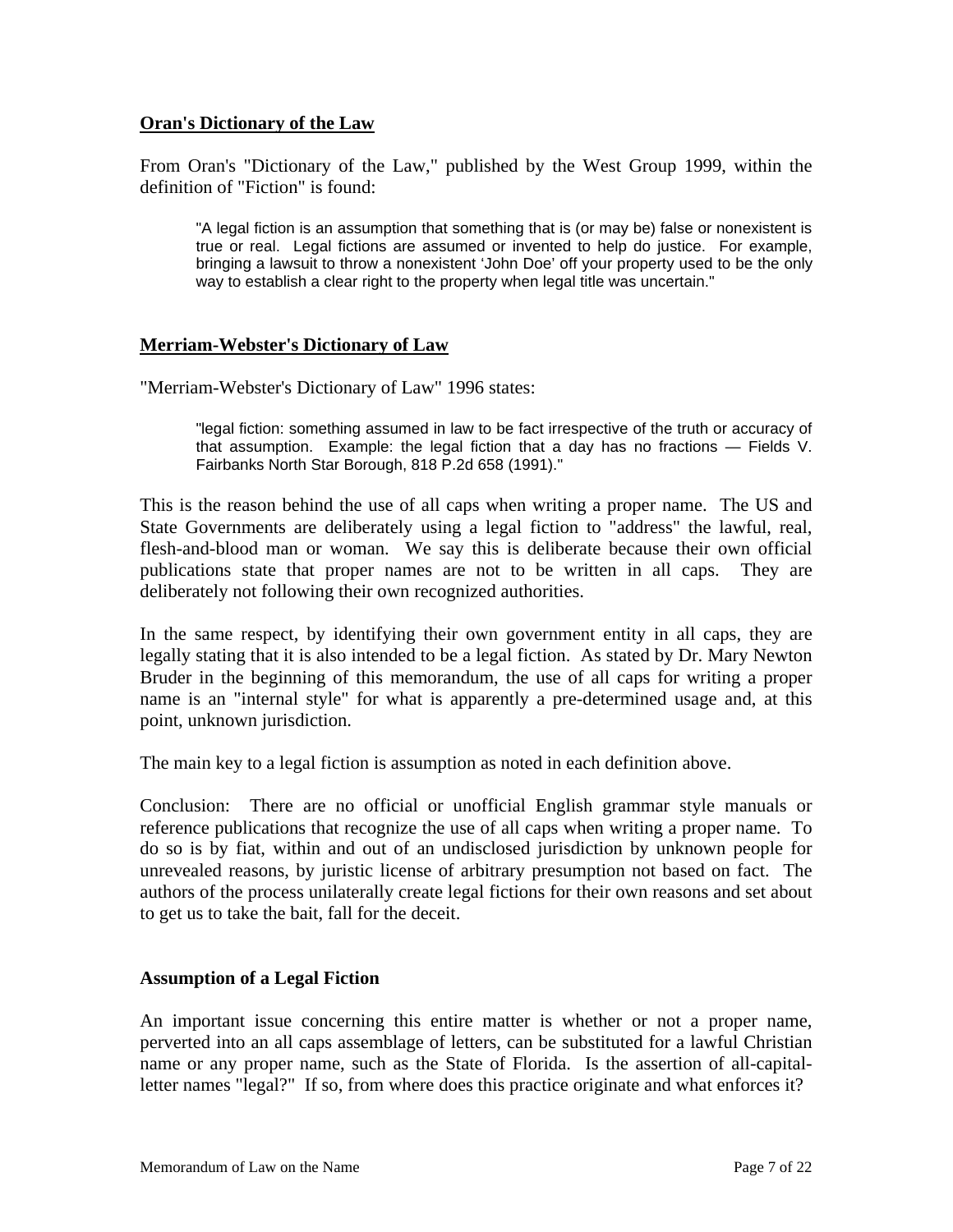A legal fiction may be employed when the name of a "person" is not known, and therefore using the fictitious name "John Doe" as a tentative, or interim artifice to surmount the absence of true knowledge until the true name is known. Upon discovering the identity of the fictitious name, the true name replaces it.

In all cases, a legal fiction is an assumption of purported fact without having shown the fact to be true or valid. It is an acceptance with no proof. Simply, to assume is to pretend. Oran's "Dictionary of the Law" says that the word "assume" means:

- 1. To take up or take responsibility for; to receive; to undertake. See "assumption."
- 2. To pretend.
- 3. To accept without proof.

These same basic definitions are used by nearly all of the modern law dictionaries. It should be noted that there is a difference between the meanings of the second and third definitions with that of the first. Pretending and accepting without proof are of the same understanding and meaning. However, to take responsibility for and receive, or assumption, does not have the same meaning. Oran's defines "assumption" as:

"Formally transforming someone else's debt into your own debt. Compare with guaranty. The assumption of a mortgage usually involves taking over the seller's 'mortgage debt' when buying a property (often a house)."

Now, what happens if all the meanings for the word "assume" are combined? In a literal and definitive sense, the meaning of assume would be: The pretended acceptance, without proof, that someone has taken responsibility for, has guaranteed, or has received a debt.

Therefore, if we apply all this in defining a legal fiction, the use of a legal fiction is an assumption or pretension that the legal fiction named has received and is responsible for a debt of some sort.

Use of the legal fiction "JOHN P JONES" in place of the proper name "John Paul Jones" implies an assumed debt guarantee without any offer of proof. The danger behind this is that if such an unproven assumption is made, unless the assumption is proven wrong it is considered valid.

An assumed debt is valid unless proven otherwise. ("An unrebutted affidavit, claim, or charge stands as the truth in commerce.") This is in accord with the Uniform Commercial Code, valid in every State and made a part of the Statutes of each State. A name written in all caps — resembling a proper name but grammatically not a proper name — is being held as a debtor for an assumed debt. Did the parties to the Complaint incur that debt? If so, how and when?

Where is the contract of indebtedness that was signed and the proof of default thereon? What happens if the proper name, i.e. "John Paul Jones," answers for or assumes the fabricated name, i.e. "JOHN P JONES?" The two become one and the same. This is the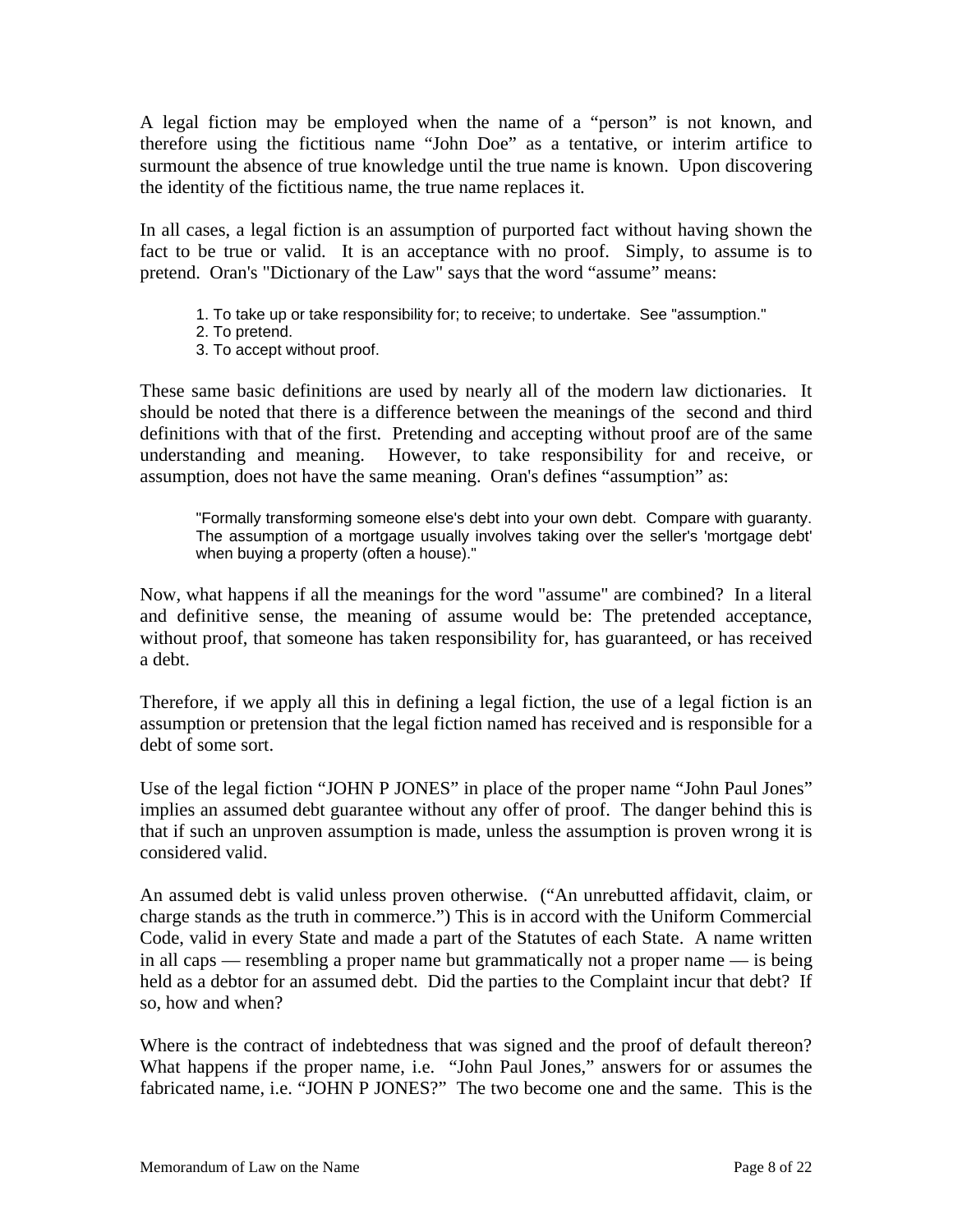crux for the use of the all caps names by the US Government and the States. It is the way that they can bring someone into the "de facto" venue and jurisdiction that they have created. By implication of definition, this also is for the purpose of some manner of assumed debt.

Why won't they use "The State of Texas" or "John Doe" in their courts or on Driver's Licenses? What stops them from doing this? Obviously, there is a reason for using the all-caps names since they are very capable of writing proper names just as their own official style manual states. The reason behind "legal fictions" is found within the definitions as cited above.

### **The Legalities of All-Capital-Letters Names**

We could go on for hundreds of pages citing the legal basis behind the creation and use of all-capital-letters names. In a nutshell, fabricated legal persons such as "STATE OF TEXAS" can be used to fabricate additional legal persons. "Fictions" arise from the law, not the law from fictions. Bastard legal persons originate from any judicial/governmental actor that wishes to create them, regardless of whether he/she/it is empowered by law to do so. However, a law can never originate from a fictional foundation that doesn't exist.

The generic and original US Constitution was validated by treaty between individual nation states (all of which are artificial, corporate entities since they exist in abstract idea and construct). Contained within it is the required due process of law for all the participating nation states of that treaty. Representatives of the people in each nation state agreed upon and signed it. The federal government is not only created by it, but is also bound to operate within the guidelines of Constitutional due process. Any purported law that does not originate from Constitutional due process is a fictional law without validity. Thus, the true test of any American law is its basis of due process according to the organic US Constitution. Was it created according to the lawful process or created outside of lawful process?

### **Executive Orders and Directives**

For years many have researched the lawful basis for creating all-caps juristic persons and have concluded that there is no such foundation according to valid laws and due process. But what about those purported "laws" that are not valid and have not originated from constitutional due process? There's a very simple answer to the creation of such purported laws that are really not laws at all: "Executive Orders" and "Directives." They are "color of law" without being valid laws of due process. These "Executive Orders" and "Directives" have the appearance of law and look as if they are laws, but according to due process, they are not laws. Rather, they are "laws" based on fictional beginnings and are the inherently defective basis for additional fictional "laws" and other legal fictions. They are "regulated" and "promulgated" by Administrative Code, rules and procedures, not due process. Currently, Executive Orders are enforced through the charade known as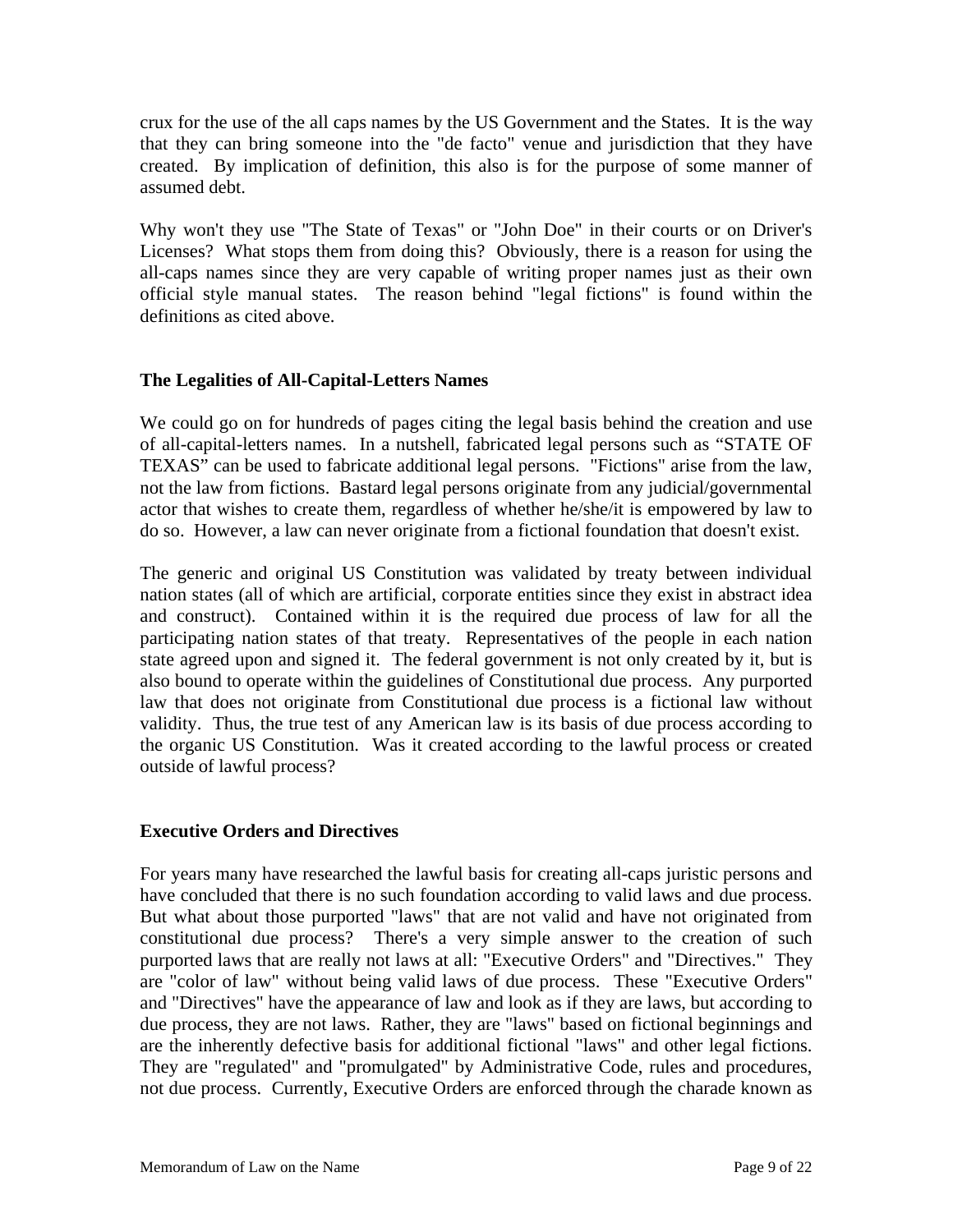the Federal Administrative Procedures Act. Each State has also adopted the same fatally flawed administrative "laws."

### **Lincoln Establishes Executive Orders**

Eighty-five years after the Independence of the united States, seven southern nation States of America walked out of the Second Session of the thirty-sixth Congress on March 27, 1861. In so doing, the Constitutional due process quorum necessary for Congress to vote was lost and Congress was adjourned sine die, or "without day." This meant that there was no lawful quorum to set a specific day and time to reconvene which, according to Robert's Rules of Order, dissolved Congress. This dissolution automatically took place because there are no provisions within the Constitution allowing the passage of any Congressional vote without a quorum of the States.

Lincoln's second Executive Order of April 1861 called Congress back into session days later, but not under the lawful authority, or lawful due process, of the Constitution. Solely in his capacity as Commander-in-Chief of the US Military, Lincoln called Congress into session under authority of Martial Law. Since April of 1861, "Congress" has not met based on lawful due process. The current "Congress" is a legal fiction based on nothing more meritorious than "Yeah, so what are you going to do about it?" Having a monopoly on the currency, "law," and what passes for "government," and most of the world's firepower, the motto of the Powers That Be is: "We've got what it takes to take what you've got."

Legal-fiction "laws," such as the Reconstruction Acts and the implementation of the Lieber Code, were instituted by Lincoln soon thereafter and became the basis for the current "laws" in the US. Every purported "Act" in effect today is "de facto," based on colorable fictitious entities created arbitrarily, out of nothing, without verification, lawful foundation, or lawful due process. All of such "laws" are not law, but rules of rulership by force/conquest, originating from and existing in military, martial law jurisdiction. Military, martial law jurisdiction

- $=$  jurisdiction of war
- = win/lose interactions consisting of eating or being eaten, living or dying
- = food chain
- $=$  law of necessity
- = suspension of all law other than complete freedom to act in any manner to eat, kill, or destroy or avoid being eaten, killed, or destroyed
- $=$  no law
- = lawlessness
- = complete absence of all lawful basis to create any valid law.

Contractually, being a victim of those acting on the alleged authority granted by the law of necessity,

= no lawful object, valuable consideration, free consent of all involved parties, absence offraud, duress, malice, and undue influence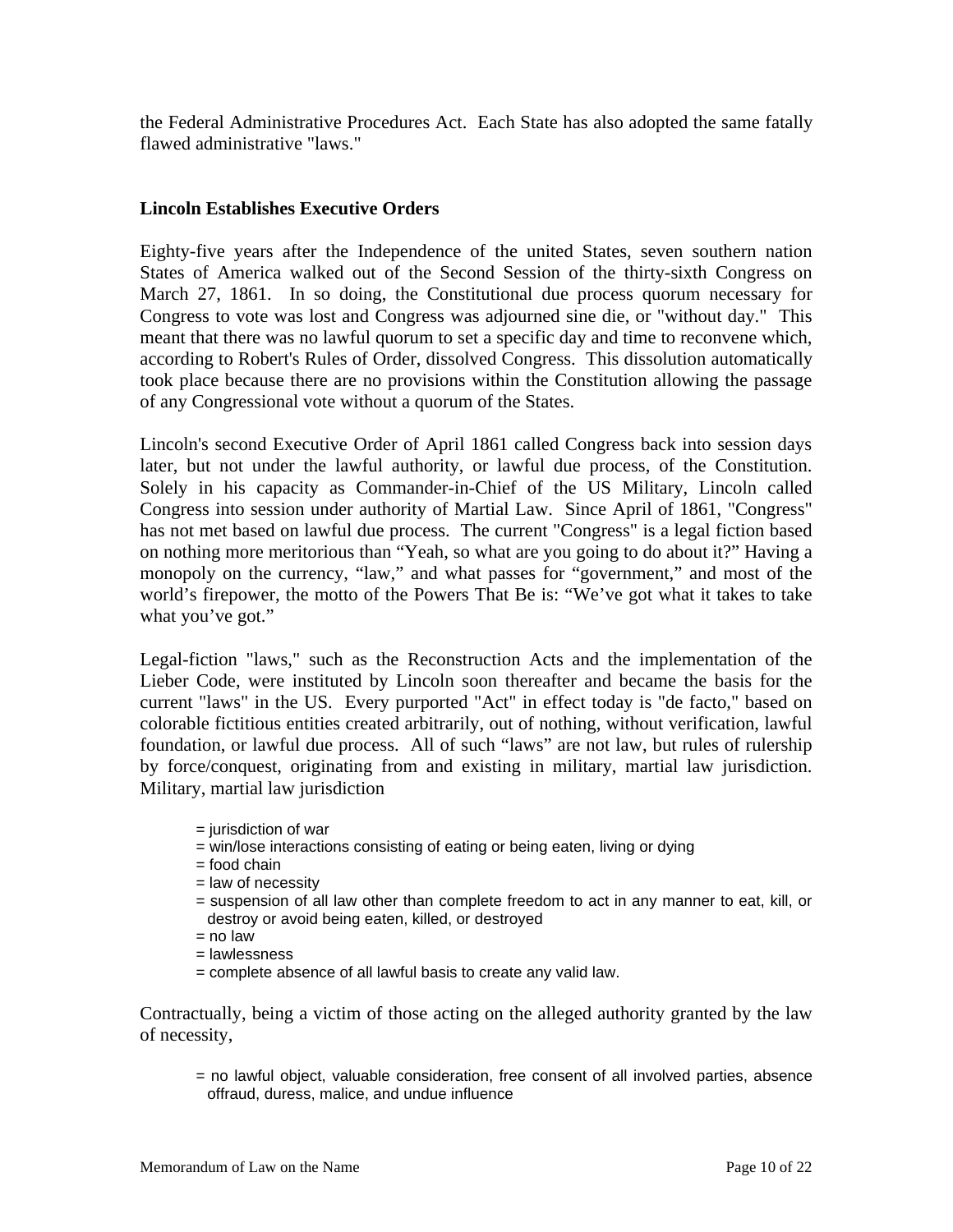- = no bona fide, enforceable contract
- = no valid, enforceable nexus
- = absolute right to engage in any action of any kind in self-defense
- = complete and total right to disregard any alleged jurisdiction and demands from selfadmitted outlaws committing naked criminal aggression without any credibility and right to demand allegiance and compliance from anyone.

Every President of the United States since Lincoln has functioned by Executive Orders issued from a military, martial law jurisdiction with the only "law" being the "law of necessity," i.e. the War Powers. The War Powers are nothing new. Indeed, they have been operational from the instant the first man thought he would "hide from God," try to cheat ethical and natural law by over reaching, invade the space and territory of others, covet other people's land or property, steal the fruits of their labors, and attempt to succeed in life by win/lose games. All existing "authority" in the United States today derives exclusively from the War Powers. Truman's re-affirmation of operational authority under the War Powers begins: "NOW, THEREFORE, I, HARRY S. TRUMAN, President of the United States of America, acting under and by virtue of the authority vested in me by section 5(b) of the Trading with the Enemy Act of October 6, 1917, 40 Stat. 415, as amended (section 5(b) of Appendix to Title 50), and section 4 of the act of March 9, 1933, 48 Stat. 2. ..." Sic transit rights, substance, truth, justice, peace, and freedom in America, "the land of the free and the home of the brave."

### **The Abolition of the English & American Common Law**

Here's an interesting quote from the 1973 session of the US Supreme Court:

"The American law. In this country, the law in effect in all but a few States until mid-l9th century was the pre-existing English common law... It was not until after the War Between the States that legislation began generally to replace the common law." – Roe vs. Wade, 410 US 113.

In effect, Lincoln's second Executive Order abolished the recognized English common law in America and replaced it with "laws" based on a fictional legal foundation, i.e., Executive Orders and Directives executed under "authority" of the War Powers. Most States still have a reference to the common laws within their present day statutes. For example, in the Florida Statutes (1999), Title I. Chapter 2, at § 2.01 "Common law and certain statutes declared in force," it states:

"The common and statute laws of England which are of a general and not a local nature, with the exception hereinafter mentioned, down to the 4th day of July, 1776, are declared to be of force in this state; provided, the said statutes and common law be not inconsistent with the Constitution and laws of the United States and the acts of the Legislature of this state. History. -- s. l, Nov. 6, 1829; RS 59; GS 59; RGS 71; CGL 87."

Note that the basis of the common law is an approved Act of the people of Florida by Resolution on November 6, 1829, prior to Lincoln's Civil War. Also note that the subsequent "laws," as a result of Acts of the Florida Legislature and the United States, now take priority over the common law in Florida. In April 1861, the American and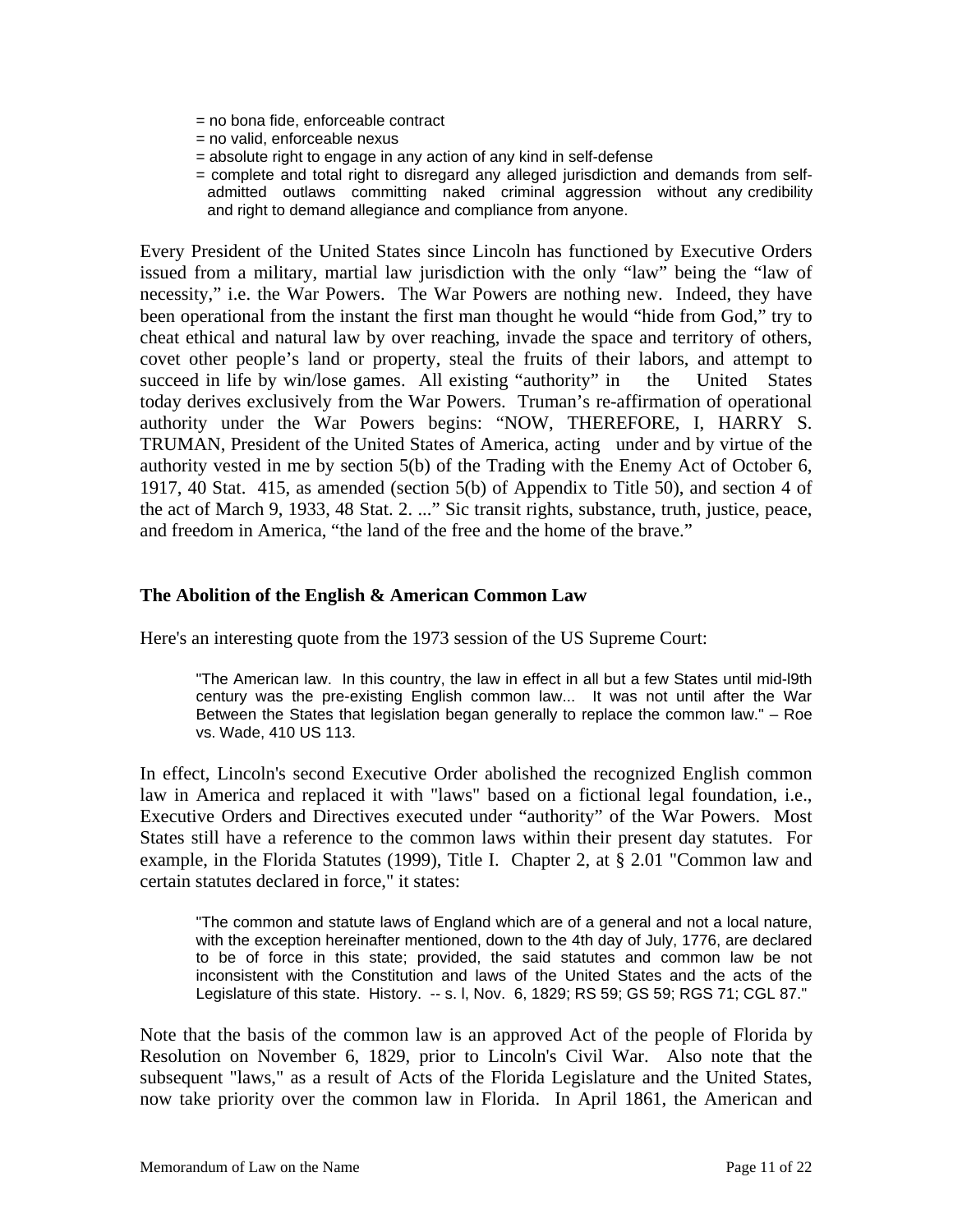English common law was abolished and replaced with legal fiction "laws," a.k.a. Statutes, Rules, and Codes based on Executive Order and not the due process specified within the organic Constitution. Existing and functioning under the law of necessity ab initio, they are all non-law and cannot validly assert jurisdiction, authority, or demand for compliance from anyone. They are entirely "rules of rulership," i.e. organized piracy, privilege, plunder, and enslavement, invented and enforced by those who would rule over others by legalized violence in the complete absence of moral authority, adequate knowledge, and natural-law mechanics to accomplish any results other than disruption, conflict, damage, and devastation. The established maxim of law applies:

**Extra territorium just dicenti non paretur impune.** One who exercises jurisdiction out of his territory cannot be obeyed with impunity.

> 10 Co. 77; Dig. 2. 1. 20; Story, Confl. Laws § 539; Broom, Max. 100, 101.

### **Applying it all to Current "laws"**

An established maxim of law states the importance of the name:

*Ad recte docendum oportet, primum inquirere nomina, quia rerum cognitio a nominibusrerum dependet.* In order rightly to comprehend a thing, inquire first into the names, for a right knowledge of things depends upon their names.

Co. Litt. 68.

Title III, "Pleadings and Motions," Rule 9(a) "Capacity," Federal Rules of Civil Procedure, states, in pertinent part:

"When an issue is raised as to the legal existence of a named party, or the party's capacity to be sued, or the authority of a party to be sued, the party desiring to raise the issue shall do so by specific negative averment, which shall include supporting particulars."

At this juncture, it is clear that the existence of a name written with all caps is a necessity-created legal fiction. This is surely an issue to be raised and the supporting particulars are outlined within this memorandum. Use of the proper name must be insisted upon as a matter of abatement — correction — for all parties of an action of purported "law." However, the current "courts" cannot correct this since they are all based on presumed/assumed fictional law and must use artificial, juristic names. Instead, they expect the lawful Christian man or woman to accept the all-caps name and agree by silence to be treated as if he or she were a fictional entity invented and governed by mortal enemies. They must go to unlimited lengths to deceive and coerce this compliance or the underlying criminal farce would be exposed and a world-wide plunder/enslavement racket that has held all of life on this planet in a vice grip for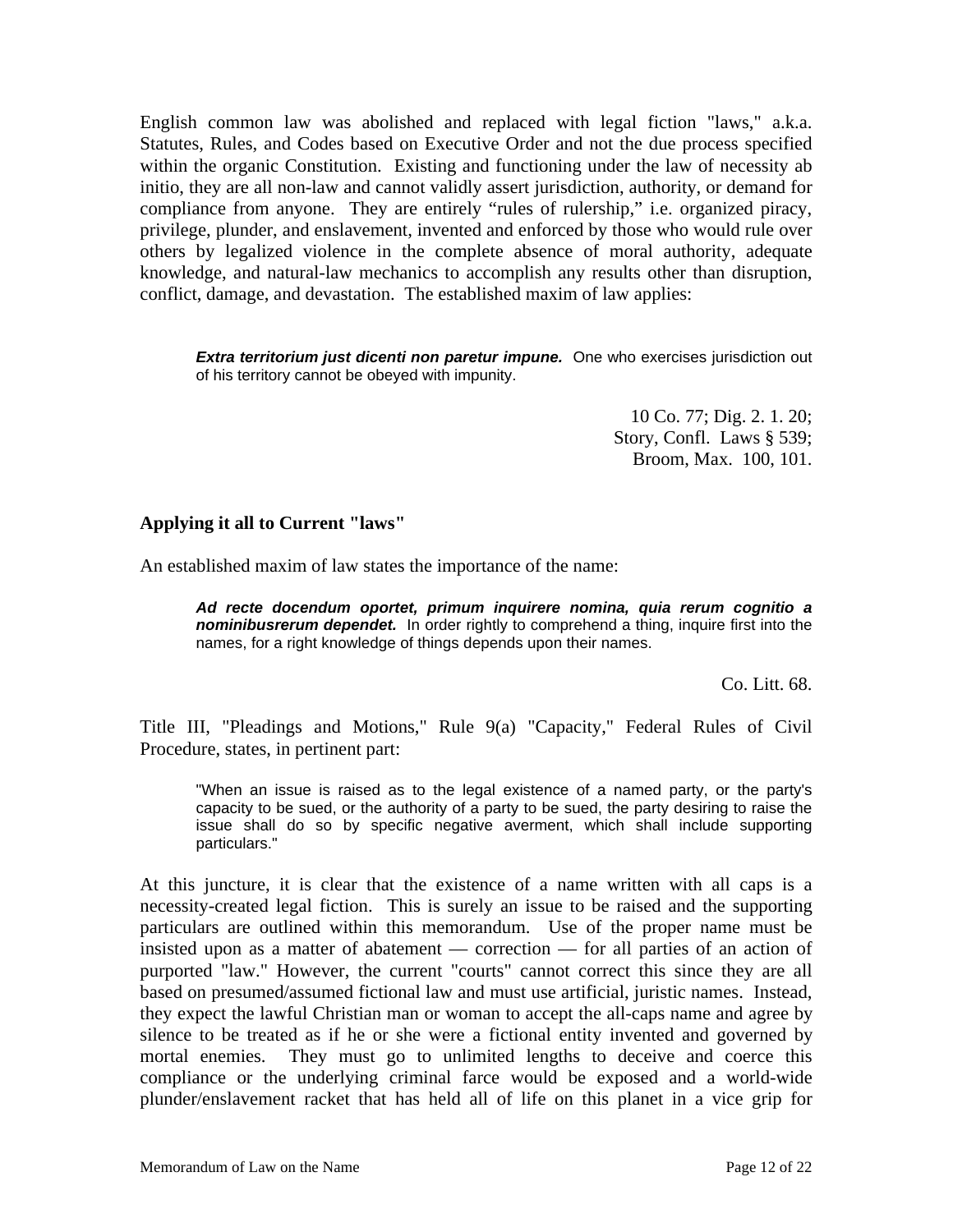millennia would crumble and liberate every living thing. At this point the would-be rulers of the world would be required to succeed in life by honest, productive labors the way those upon whom they parasitically feed are forced to conduct their lives.

### **Oklahoma Statutes**

Since the entire game functions on the basis of people's failure to properly rebut a rebuttable presumption, the issue then becomes how to properly rebut their presumption that you are knowingly, intentionally, and voluntarily agreeing to be treated as if you were the all-caps name. One angle of approach is found in the requirement for proper names to be identified in any legal dispute. This includes a mandate to correct the legal paperwork involved when proper names are provided. In regard to criminal prosecution this is clearly set forth in the Oklahoma Statutes, Chapter 22, § 403:

"When a defendant is indicted or prosecuted by a fictitious or erroneous name, and in any stage of the proceedings his true name is discovered, it must be inserted in the subsequent proceedings, referring to the fact of his being charged by the name mentioned in the indictment or information."

### **American Jurisprudence**

In general, it is essential to identify parties to court actions properly. If the alleged parties to an action are not precisely identified, then who is involved with whom or what, and how? If not properly identified, all corresponding judgments are void, as outlined in Volume 46, American Jurisprudence 2d, at "Judgments:"

"§ 100 Parties — A judgment should identify the parties for and against whom it is rendered, with such certainty that it may be readily enforced, and a judgment which does not do so may be regarded as void for uncertainty. Such identification may be achieved by naming the persons for and against whom the judgment is rendered. Technical deficiencies in the naming of the persons for and against whom judgment is rendered can be corrected if the parties are not prejudiced. A reference in a judgment to a party plainly liable, followed by an omission of that party's name from the language of the decree, at least gives rise to an ambiguity and calling for an inquiry into the court's real intention as reflected in the entire record and surrounding circumstances." [Footnote numbers and cites are omitted.]

## **The present situation in America**

### **A legal person = a legal fiction**

One of the terms used predominantly by the present civil governments and courts in America is "legal person." Just what is a legal person? Some definitions are: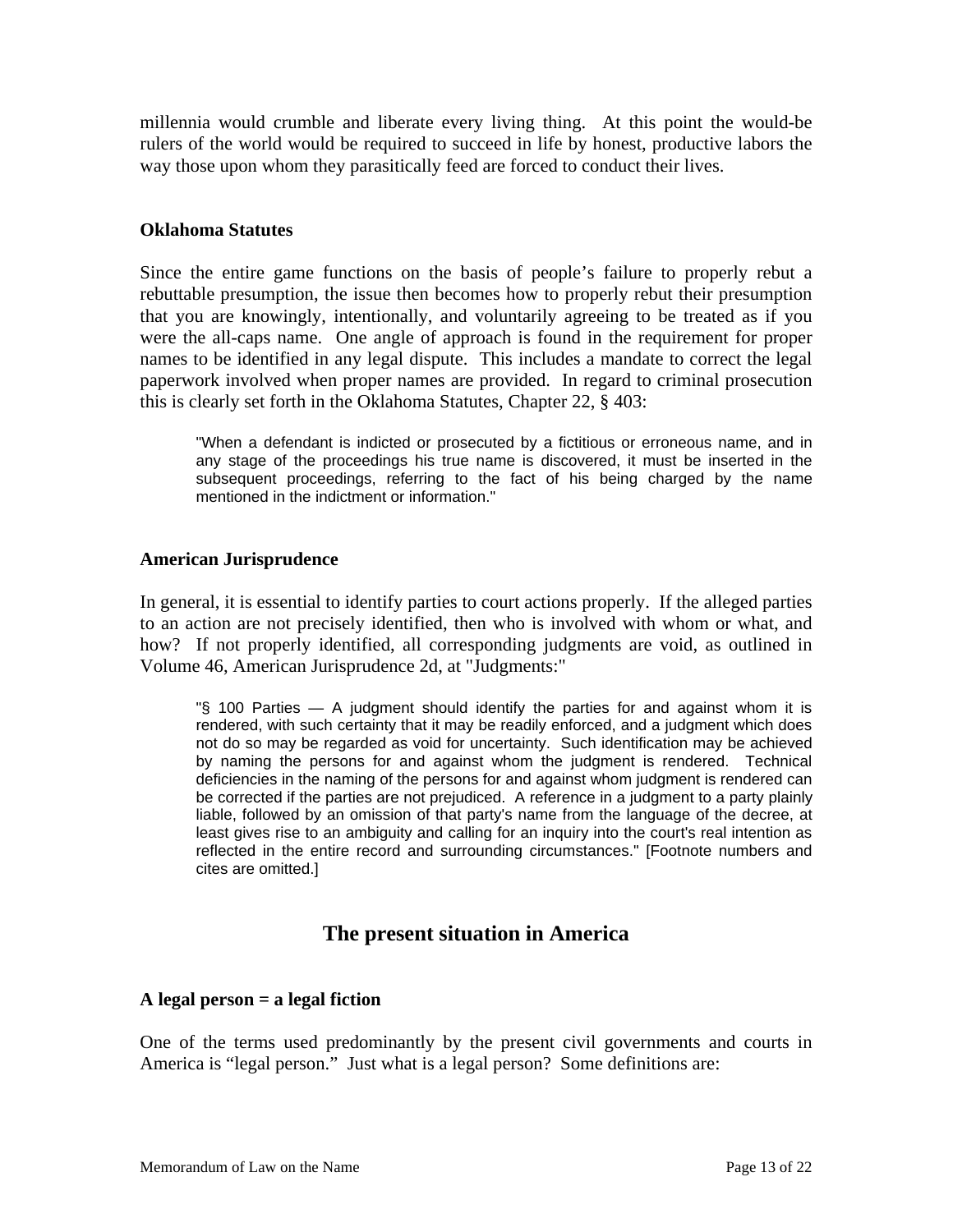[A] **legal person**: a body of persons or an entity (as a corporation) considered as having many of the rights and responsibilities of a natural person and especially the capacity to sue and be sued. Merriam-Webster's Dictionary of Law (1996).

**Person**. I. A human being (a "natural" person). 2. A corporation (an "artificial" person). Corporations are treated as persons in many legal situations. Also, the word "person" includes corporations in most definitions in this dictionary. 3. Any other "being" entitled to sue as a legal entity (a government, an association, a group of Trustees, etc.). 4. The plural of person is persons, not people (see that word). — Oran's "Dictionary of the Law," West Group (1999).

**Person**. An entity with legal rights and existence including the ability to sue and be sued, to sign contracts, to receive gifts, to appear in court either by themselves or by lawyer and, generally, other powers incidental to the full expression of the entity in law. Individuals are "persons" in law unless they are minors or under some kind of other incapacity such as acourt finding of mental incapacity. Many laws give certain powers to "persons" which, in almost all instances, includes business organizations that have been formally registered such as partnerships, corporations or associations. -- Duhaime's Law Dictionary.

**PERSON**, noun. per'sn. [Latin persona; said to be compounded of per, through or by, and sonus, sound; a Latin word signifying primarily a mask used by actors on the stage.] -- Webster's 1828 Dictionary.

A corporation incorporated under de jure law, i.e. by bona fide express contract between real beings capable of contracting, is a legal fact. Using the juristic artifice of "presumption," or "assumption" (a device known as a "legal fiction"), implied contract, constructive trusts, another entirely separate entity can be created using the name of the bona fide corporate legal fact (the name of the corporation) by altering the name of the corporation into some other corrupted format, such as ALL-CAPITAL LETTERS or abbreviated words in the name. The corporation exists in law, but has arbitrarily been assigned another NAME. No such corporation (legal fact), nor any valid law, nor even a valid legal fiction, can be created under the "law of necessity," i.e. under "no law." Likewise, the arbitrary use of the legal-fiction artifice of "right of presumption" (over unwary, uninformed, and usually blindly trusting people) can be legitimately exercised under "no law." Anything whatsoever done under alleged authority of naked criminal aggression, i.e. law of necessity, can be rendered legitimate. Maxims of law describing "necessity" include:

- "Necessity has no law." Plowd. 18, and 15 Vin. Abr. 534; 22 id. 540.
- "In time of war, laws are silent." Cicero.

Non-existent law, the legal condition that universally prevails in the official systems of the world today, means that no lawful basis exists upon which anything can be created, or be made to transpire, upon which basis allegiance and obedience can be legitimately demanded. Acting under the law of necessity, i.e. lawlessness, allows complete and total right of everyone to disregard any and all alleged assertions of any lawful, verifiable, and legitimate jurisdiction over anything or anyone. Anyone acting against anyone under such non-law is self-confessing to be a naked criminal aggressor, and con man who has forfeited all credibility and right to demand allegiance, obedience, or compliance with any jurisdiction he might assert. If you, as a real being, are in real law and it is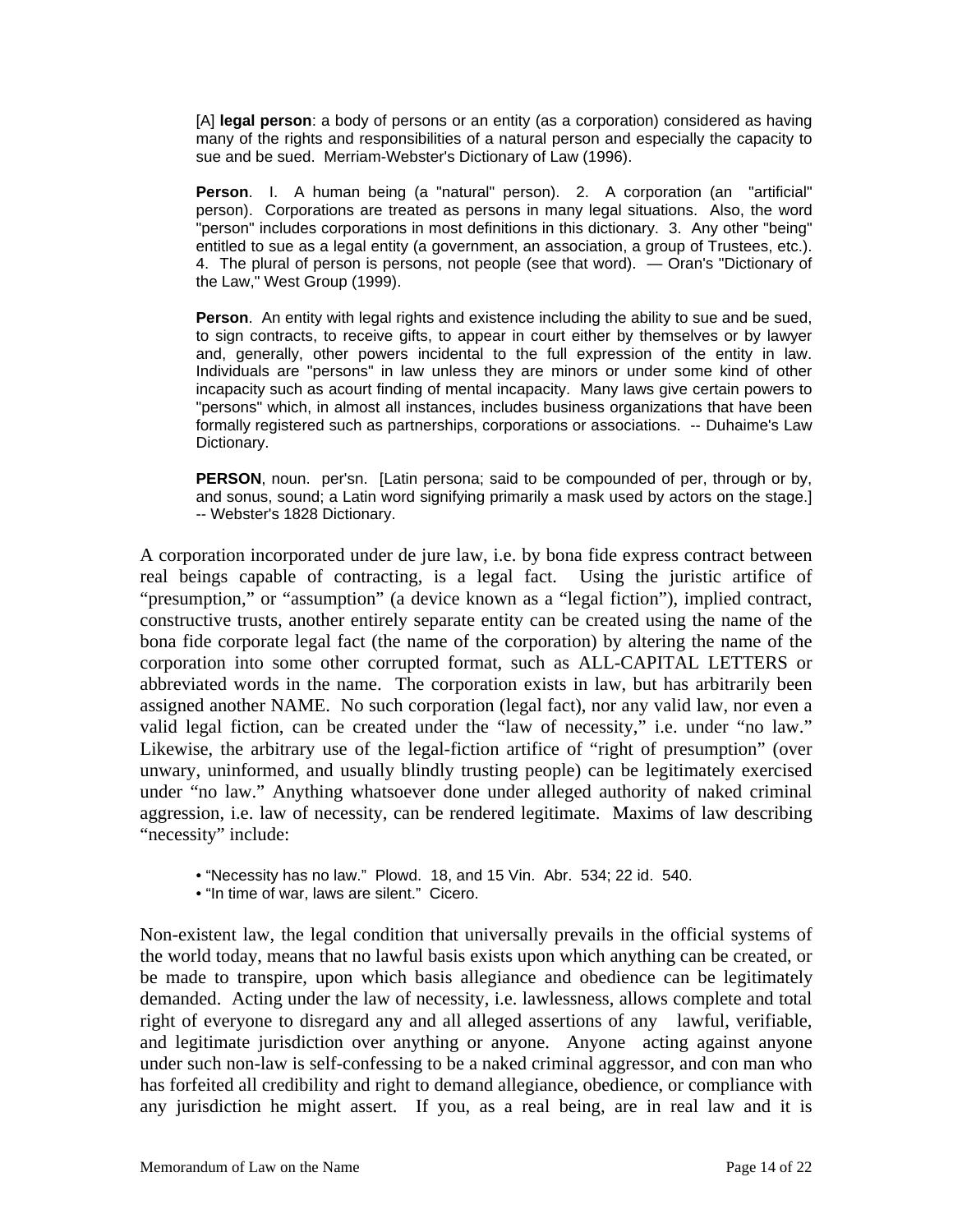impossible for an attorney or judge to recognize or access it, you are not (and cannot be made subject to by them) in their jurisdiction. The crucial issue is then how to notice them of your position and standing.

A person created under de jure law, with the person's identifying name appearing as prescribed by law and according to the rules of English grammar, is a legal fact. A corrupted "alter ego" version of that name, manufactured under the legal fiction of "right of presumption" will have "credibility" only so long as the presumption remains unchallenged. The rule of the world is that anything and everything skates unless you bust it.

### **Legal or Lawful?**

It is crucial to define the difference between "legal" and "lawful." The generic Constitution references genuine law. The present civil authorities and their courts use the word "legal." Is there a difference in the meanings? The following is quoted from A Dictionary of Law (1893):

**Lawful**. In accordance with the law of the land; according to the law; permitted, sanctioned, or justified by law. "Lawful" properly implies a thing conformable to or enjoined by law; "Legal," a thing in the form or after the manner of law or binding by law. A writ or warrant issuing from any court, under color of law, is a "legal" process however defective. See "legal." [Bold emphasis added]

**Legal**. Latin legalis. Pertaining to the understanding, the exposition, the administration, the science and the practice of law: as, the legal profession, legal advice; legal blanks, newspaper. Implied or imputed in law. Opposed to actual "Legal" looks more to the letter [form/appearance], and "Lawful" to the spirit [substance/content], of the law. "Legal" is more appropriate for conformity to positive rules of law; "Lawful" for accord with ethical principle. "Legal" imports rather that the forms [appearances] of law are observed, that the proceeding is correct in method, that rules prescribed have been obeyed; "Lawful" that the right is act full in substance, that moral quality is secured. "Legal" is the antithesis of equitable, and the equivalent of constructive. 2 Abbott's Law Dic. 24. [Bold emphasis added]

Legal matters administrate, conform to, and follow rules. They are equitable in nature and are implied (presumed) rather than actual (express). A legal process can be defective in law. This accords with the previous discussions of legal fictions and color of law. To be legal, a matter does not have to follow the law. Instead, it conforms to and follows the rules or form of law. This is why the Federal and State Rules of Civil and Criminal Procedure are cited in every court Petition so as to conform to legal requirements of the specific juristic persons named, e.g., "STATE OF GEORGIA" or the "U.S. FEDERAL GOVERNMENT" that rule the courts.

Lawful matters are ethically enjoined in the law of the land — the law of the people and are actual in nature, not implied. This is why whatever true law was upheld by the organic Constitution has no bearing or authority in the present day legal courts. It is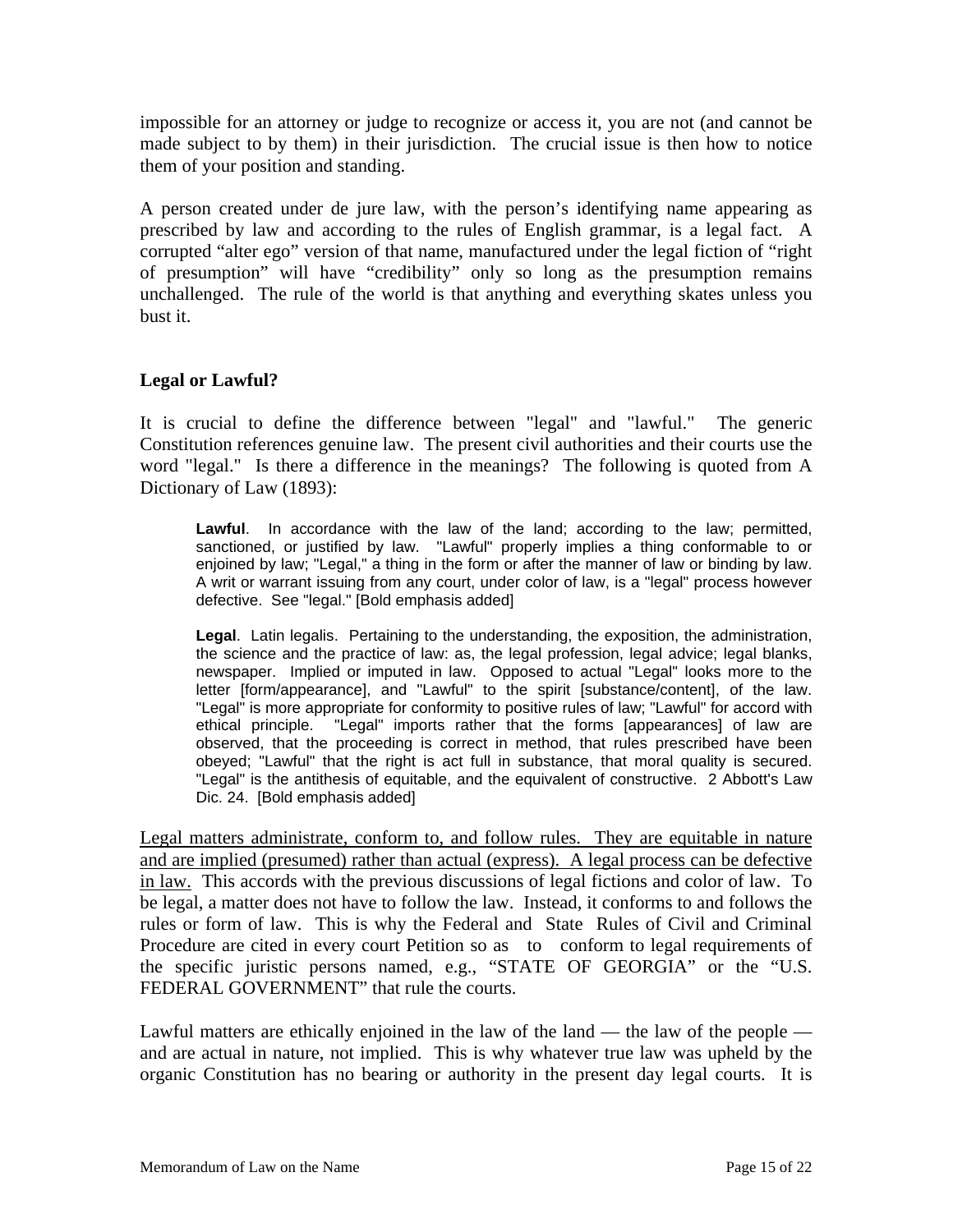impossible for anyone in "authority" today to access, or even take cognizance of, true law since "authority" is the "law of necessity," 12 USC 95.

Therefore, it would appear that the meaning of the word "legal" is "color of law," a term which Black's Law Dictionary, Fifth Edition, defines as:

**Color of law**. The appearance or semblance, without the substance, of legal right. Misuse of power, possessed by virtue of state law and made possible only because wrongdoer is clothed with authority of state, is action taken under "color of law."

Black's Law Dictionary, Fifth Edition, page 241.

#### **Executive Orders rule the land**

The current situation is that legalism has usurped and engulfed the law. The administration of legal rules, codes, and statutes now prevail instead of actual law. This takes place on a Federal as well as State level. Government administrates what it has created through its own purported "laws," which are not lawful, but merely "legal." They are arbitrary constructs existing only because of the actions of people acting on fictitious (self-created) authority, i.e. no authority; they are authorized and enforced by legal Executive Orders. Executive Orders are not lawful and never have been. As you read the following, be aware of the words "code" and "administration."

Looking at the United States Census 2000 reveals that the legal authority for this census comes from "Office of Management and Budget" (OMB) Approval No. 0607-0856. The 0MB is a part of the Executive Office of the President of the United States. The U.S. Census Bureau is responsible for implementing the national census, which is a division of the "Economics and Statistics Administration" of the U.S. Department of Commerce (USDOC). The USDOC is a department of the Executive Branch. Obviously, Census 2000 is authorized, carried out, controlled, enforced and implemented by the President the Executive Branch of the Federal Government — functioning as it has been since 1861, in the lawless realm of necessity (which is now even more degenerate than when it commenced under Lincoln).

In fact, the Executive Office of the President controls the entire nation through various departments and agencies effecting justice, communications, health, energy, transportation, education, defense, treasury, labor, agriculture, mails, and much more, through a myriad of Executive Orders, Proclamations, Policies, and Decisions.

Every US President since Lincoln has claimed his 'authority' for these Executive Orders on Article II, Section 2 of the U.S. Constitution:

"The President shall be commander in chief of the Army and Navy of the United States, and of the militia of the several states, when called into the actual service of the United States; … He shall have power, by and with the advice and consent of the Senate, to make treaties, provided two thirds of the Senators present concur; and he shall nominate, and by and with the advice and consent of the Senate, shall appoint ambassadors, other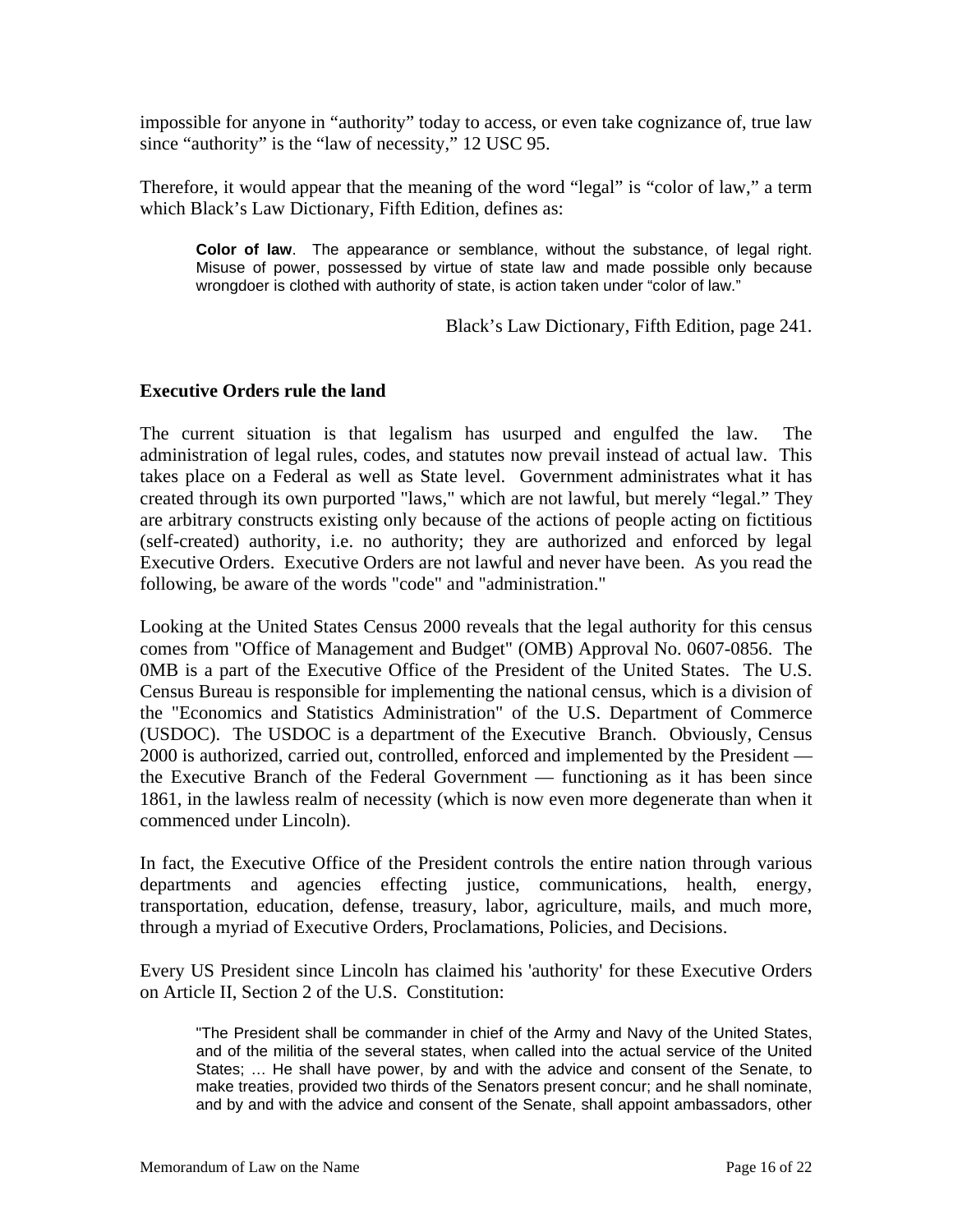public ministers and consuls, judges of the Supreme Court, and all other officers of the United States, whose appointments are not herein otherwise provided for, and which shall be established by law: but the Congress may by law vest the appointment of such inferior officers, as they think proper, in the President alone, in the courts of law, or in the heads of departments."

In reality, the Congress is completely by-passed. Since the Senate was convened in April, 1861 by Presidential Executive Order No. 2, (not by lawful constitutional due process), there is no United States Congress. The current "Senate" and "House" are, like everything, "colorable" ("color of Senate") under the direct authority of the Executive Office of the President. The President legally needs neither the consent nor a vote from the Senate simply because the Senate's legal authority to meet exists only by Executive Order. Ambassadors, public ministers, consuls, Federal judges, and all officers of the UNITED STATES are appointed by, and under authority of, the Executive Office of the President.

### **The Federal Registry is an Executive function**

The first official act of every incoming President is to re-affirm the War Powers. He must do so, or he is devoid of power to function in office. The War Powers are set forth in the Trading With The Enemy Act of October 6, 1917, and the Amendatory Act of March 9, 1933 (The Banking Relief Act). In the Amendatory Act, every citizen of the United States was made an enemy of the Government, i.e. the Federal Reserve/IMF, et al, Creditors in bankruptcy who have conquered the country by their great paper-money banking swindle.

For the past 65 years, every Presidential Executive Order has become purported "law" simply by its publication in the Federal Register, which is operated by the Office of the Federal Register (OFR). In 1935, the OFR was established by the Federal Register Act. The purported authority for the OFR is found within the United States Code, Title 44, at Chapter 15:

"§ 1506. Administrative Committee of the Federal Register; establishment and composition; powers and duties

The Administrative Committee of the Federal Register shall consist of the Archivist of the United States or Acting Archivist, who shall be chairman, an officer of the Department of Justice designated by the Attorney General, and the Public Printer or Acting Public Printer. The Director of the Federal Register shall act as secretary of the committee. The committee shall prescribe, with the approval of the President, regulations for carrying out this chapter."

Notice that the entire Administrative Committee of the Federal Register is comprised of officers of the Federal Government. Who appoints all Federal officers? The President does. This "act" also gives the President the authority to decree all the regulations to carry out the act. By this monopoly the Executive establishes, controls, regulates, and enforces the Federal Government without need for any approval from the Senate or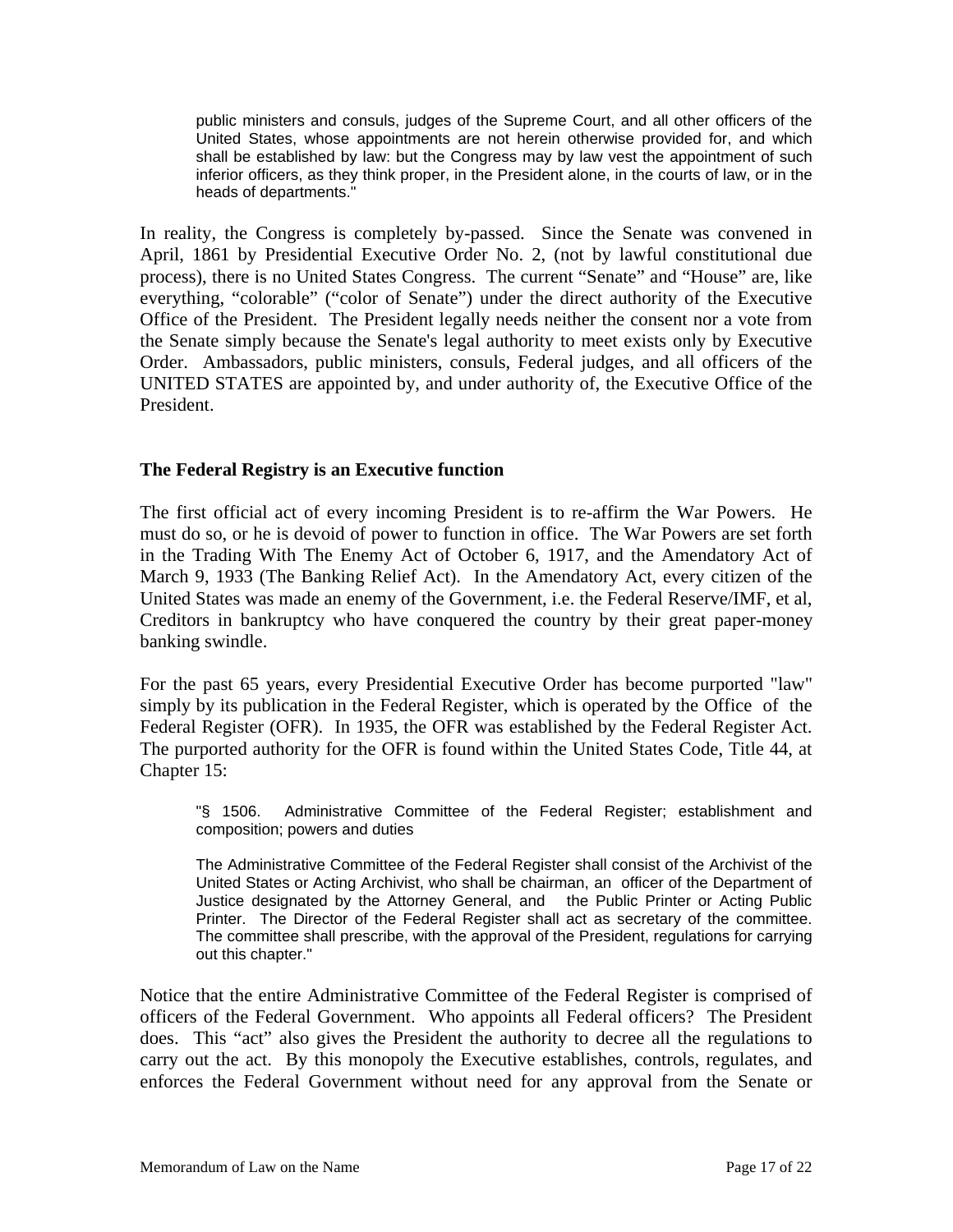anyone else (other than his undisclosed superiors). He operates without any accountability to the people at all. How can this be considered lawful?

In 1917, President Woodrow Wilson couldn't persuade Congress to agree with his desire to arm United States vessels traversing hostile German waters before the United States entered World War I, so Wilson simply invoked the "policy" through a Presidential Executive Order. President Franklin D. Roosevelt issued Executive Order No. 9066 in December 1941 forcing 100,000 Americans of Japanese descent to be rounded up and placed in concentration camps while all their property was confiscated. Is it any wonder that the Congress, which the President "legally" controls, did not impeach President William Jefferson Clinton when the evidence for impeachment was overwhelming? On that note, why is it that Attorney-Presidents have used Executive Orders the most? Who, but an attorney, would know and understand legal rules the best. Sadly, they enforce what's "legal" and ignore what's lawful. In fact, they have no access to what is lawful since the entirety of their "authority," which is ethically and existentially specious, derives from the War Powers.

### **How debt is assumed by legal fictions**

We now refer back to the matter of assumption, as already discussed, with its relationship to arbitrarily created juristic persons, e.g. "STATE OF CALIFORNIA" or "JOHN P JONES." Since an assumption, by definition, implies debt, what debt does a legal fiction assume? Now that we have explored the legal — executive — basis of the current Federal and State governments, it's time to put all this together.

The government use of all caps in place of proper names is absolutely no mistake. It signifies an internal ("legal") rule and authority. Its foundation is pure artifice and the results have compounded into more deceit in the form of created, promulgated, instituted, administered, and enforced rules, codes, statutes, and policy — i.e. "the laws that appear to be but are not, never were, and never can be."

**Qui sentit commodum, sentire debet et onus**. He who enjoys the benefit, ought also to bear the burden. He who enjoys the advantage of a right takes the accompanying disadvantage — a privilege is subject to its condition or conditions. -- Bouvier's Maxims of Law (1856).

### **The Birth Certificate**

Since the early 1960's, State governments — themselves specially created, juristic, corporate persons signified by all caps — have issued Birth Certificates to "persons" with legal fiction all-caps names. This is not a lawful record of your physical birth, but rather the birth of the juristic, all-caps name. It may appear to be your true name, but since no proper name is ever written in all caps (either lawfully or grammatically) it does not identify who you are. The Birth Certificate is the government's self-created document of title for its new "property," i.e. the deed to the juristic-name artificial person whose all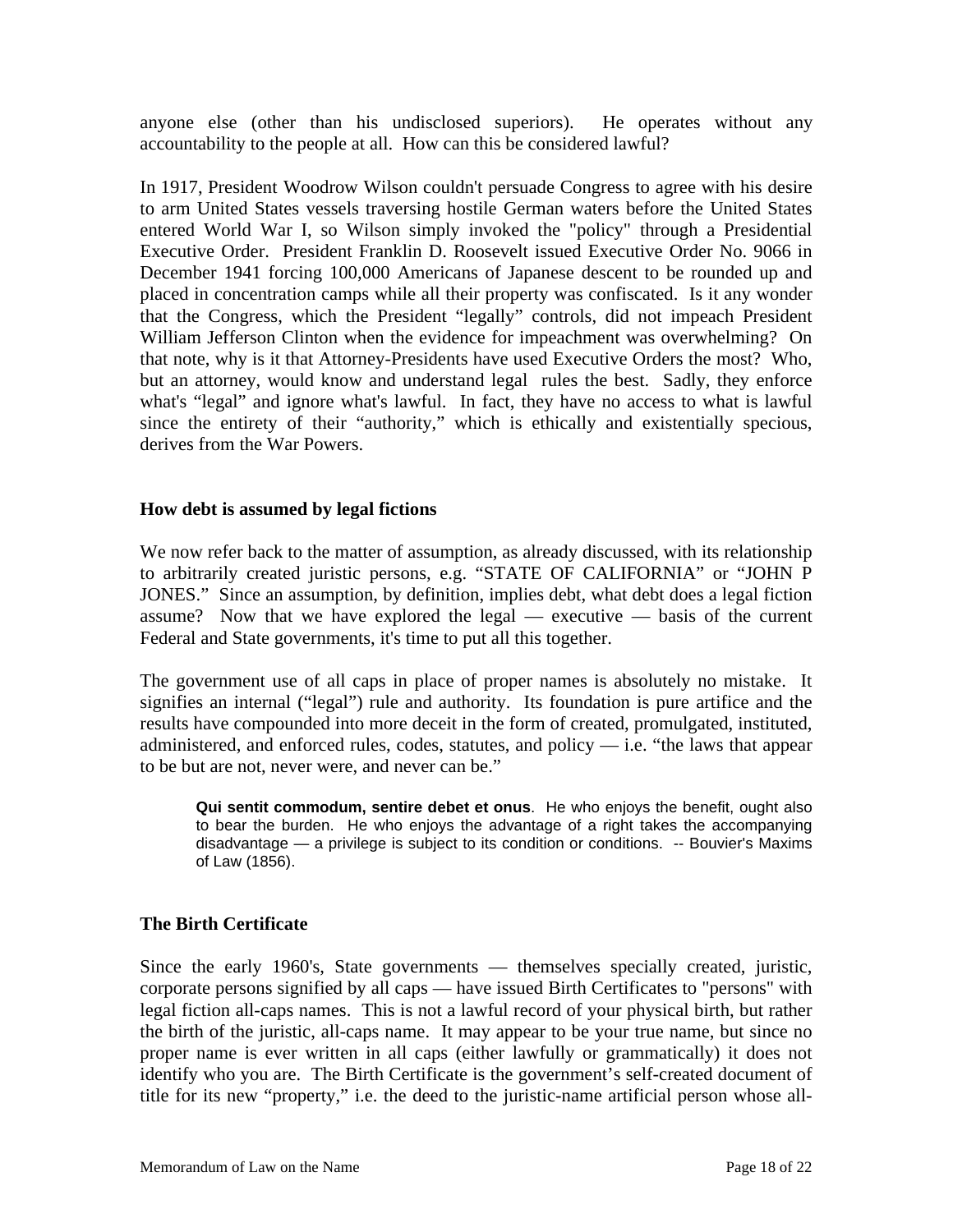caps name "mirrors" your true name. The Birth Certificate brings the new all-caps name into colorable admiralty/maritime law, the same way a ship (and ship of state) is berthed.

One important area to address, before going any further, is the governmental use of older data storage from the late 1950's until the early 1980's. As a "left over" from various teletype-oriented systems, many government data storage methods used all caps for proper names. The IRS was supposedly still complaining about some of their antiquated storage systems as recent as the early 1980's. At first, this may have been a necessity of the technology at the time, not a deliberate act. Perhaps, when this technology was first being used and implemented into the mainstream of communications, some legal experts saw it as a perfect tool for their perfidious intentions. What better excuse could there be?

However, since local, State, and Federal offices primarily used typewriters during that same time period, and Birth Certificates and other important documents, such as driver's licenses, were produced with typewriters, it's very doubtful that this poses much of an excuse to explain all-caps usage for proper names. The only reasonable usage of the older databank all-caps storage systems would have been for addressing envelopes or certain forms in bulk, including payment checks, which the governments did frequently.

Automated computer systems, with daisy-wheel and pin printers used prevalently in the early 1980's, emulated the IBM electric typewriter Courier or Helvetica fonts in both upper and lower case letters. Shortly thereafter, the introduction of laser and ink-jet printers with multiple fonts became the standard. For the past fifteen years, there is no excuse that the government computers will not accommodate the use of lower case letters unless the older data is still stored in its original form, i.e. all caps, and has not been translated due to the costs of re-entry. But this does not excuse the entry of new data, only "legacy" data. In fact, on many government forms today, proper names are in all caps while other areas of the same computer produced document are in both upper and lower case. One can only conclude that now, more than ever, the use of all caps in substitution the writing a proper name is no mistake.

When a child is born, the hospital sends the original, not a copy, of the record of live birth to the "State Bureau of Vital Statistics," sometimes called the "Department of Health and Rehabilitative Services" (HRS). Each STATE is required to supply the UNITED STATES with birth, death, and health statistics. The STATE agency that receives the original record of live birth keeps it and then issues a Birth Certificate in the corrupted, all-caps version of the baby's true name, i.e. JAMES WILBER SMITH.

**cer-tif-i-cate**, noun. Middle English certificat, from Middle French, from Medieval Latinceruficatum. from Late Latin, neuter of certificatus, past participle of certificare, to certify, 15th century. 3: a document evidencing ownership or debt.-- Merriam Webster Dictionary (1998).

The Birth Certificate issued by the State is then registered with the U.S. Department of Commerce -- the Executive Office -- specifically through their own sub-agency, the U.S. Census Bureau, which is responsible to register vital statistics from all the States. The word "registered," as it is used within commercial or legal based equity law, does not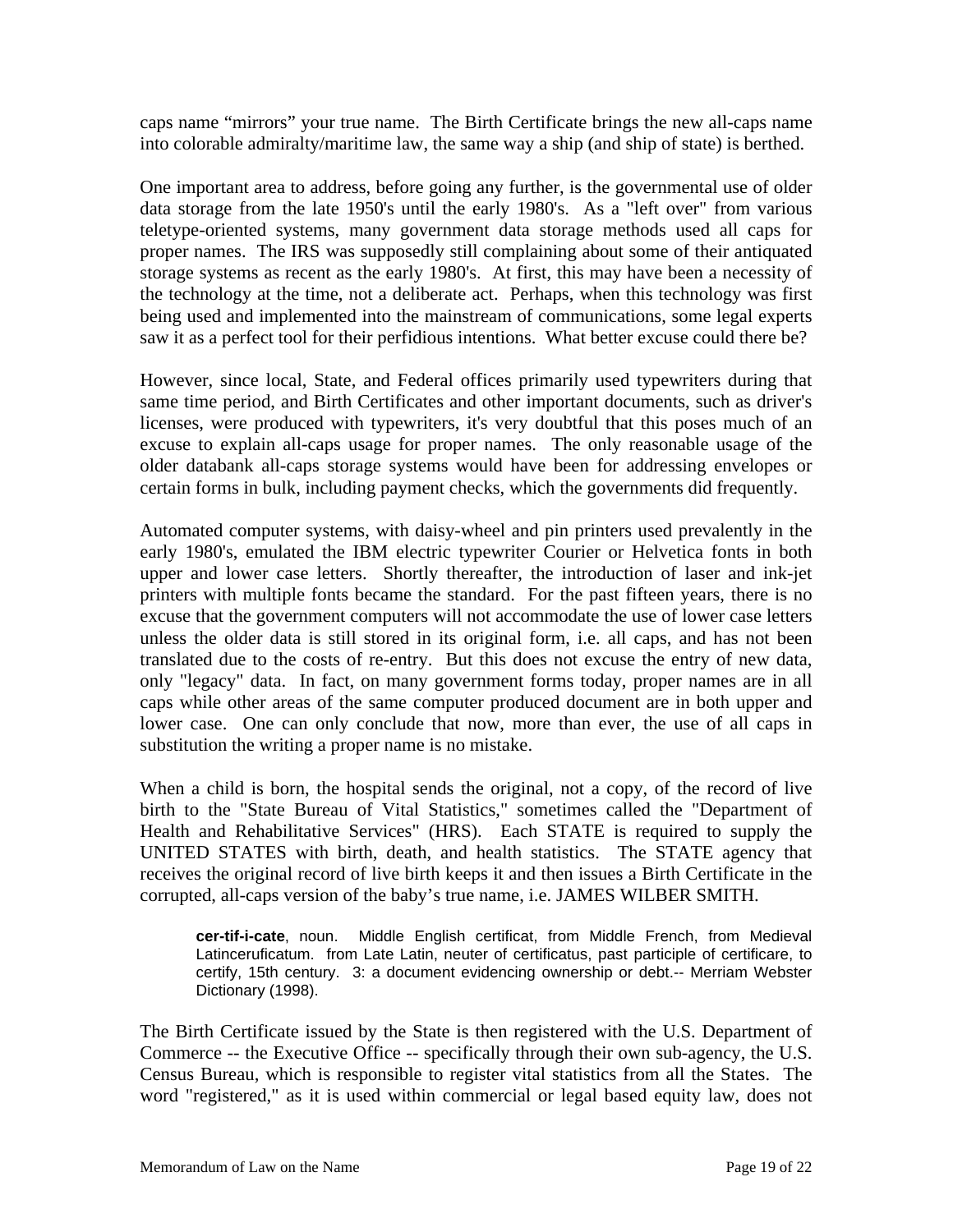mean that the all-caps name was merely noted in a book for reference purposes. When a Birth Certificate is registered with the U.S. Department of Commerce, it means that the all-caps legal person named thereon has become a surety or guarantor, a condition and obligation that is automatically and unwittingly assumed unless you rebut the presumption by effectively noticing them: "It ain't me."

**registered**. Security, bond. -- Merriam-Webster Dictionary of Law (1996).

**Security.** I a: Something (as a mortgage or collateral) that is provided to make certain the fulfillment of anobligation. Example: used his property as security for a loan. lb: "surety." 2: Evidence of indebtedness, ownership, or the right to ownership. -- Ibid.

**Bond**. I a: A usually formal written agreement by which a person undertakes to perform a certain act (as fulfill the obligations of a contract) ... with the condition that failure to perform or abstain will obligate the person ... to pay a sum of money or will result in the forfeiture of money put up by the person or surety. lb: One who acts as a surety. 2: An interest-bearing document giving evidence of a debt issued by a government body or corporation that is sometimes secured by a lien on property and is often designed to take care of a particular financial need. -- Ibid.

**Surety**. The person who has pledged him or herself to pay back money or perform a certain action if the principal to a contract fails, as collateral, and as part of the original contract. -- Duhaime'sLaw Dictionary.

1: a formal engagement (as a pledge) given for the fulfillment of an undertaking. 2: one who promises to answer for the debt or default of another.

Under the Uniform Commercial Code, however, a surety includes a guarantor, and the two terms are generally interchangeable.

Merriam Webster's "Dictionary of Law" (1996).

**Guarantor**. A person who pledges collateral for the contract of another, but separately, as part of an independently contract with the obligee of the original contract.

Duhaime's Law Dictionary.

It is not difficult to see that a state-created Birth Certificate, with an all-caps, name is a document evidencing debt the moment it is issued. Once a state has registered a birth document with the U.S. Department of Commerce, the Department notifies the Treasury Department, which takes out a loan from the Federal Reserve. The Treasury uses the loan to purchase a bond (the Fed holds a "purchase money security interest" in the bond) from the Department of Commerce, which invests the sale proceeds in the stock or bond market. The Treasury Department then issues Treasury securities in the form of Treasury Bonds, Notes, and Bills using the bonds as surety for the new "securities." This cycle is based on the future tax revenues of the legal person whose name appears on the Birth Certificate. This also means that the bankrupt, corporate U.S. can guarantee to the purchasers of their securities the lifetime labor and tax revenues of every "citizen of the United States"/American with a Birth Certificate as collateral for payment. This device is initiated simply by converting the lawful, true name of the child into a legal, juristic name of a person.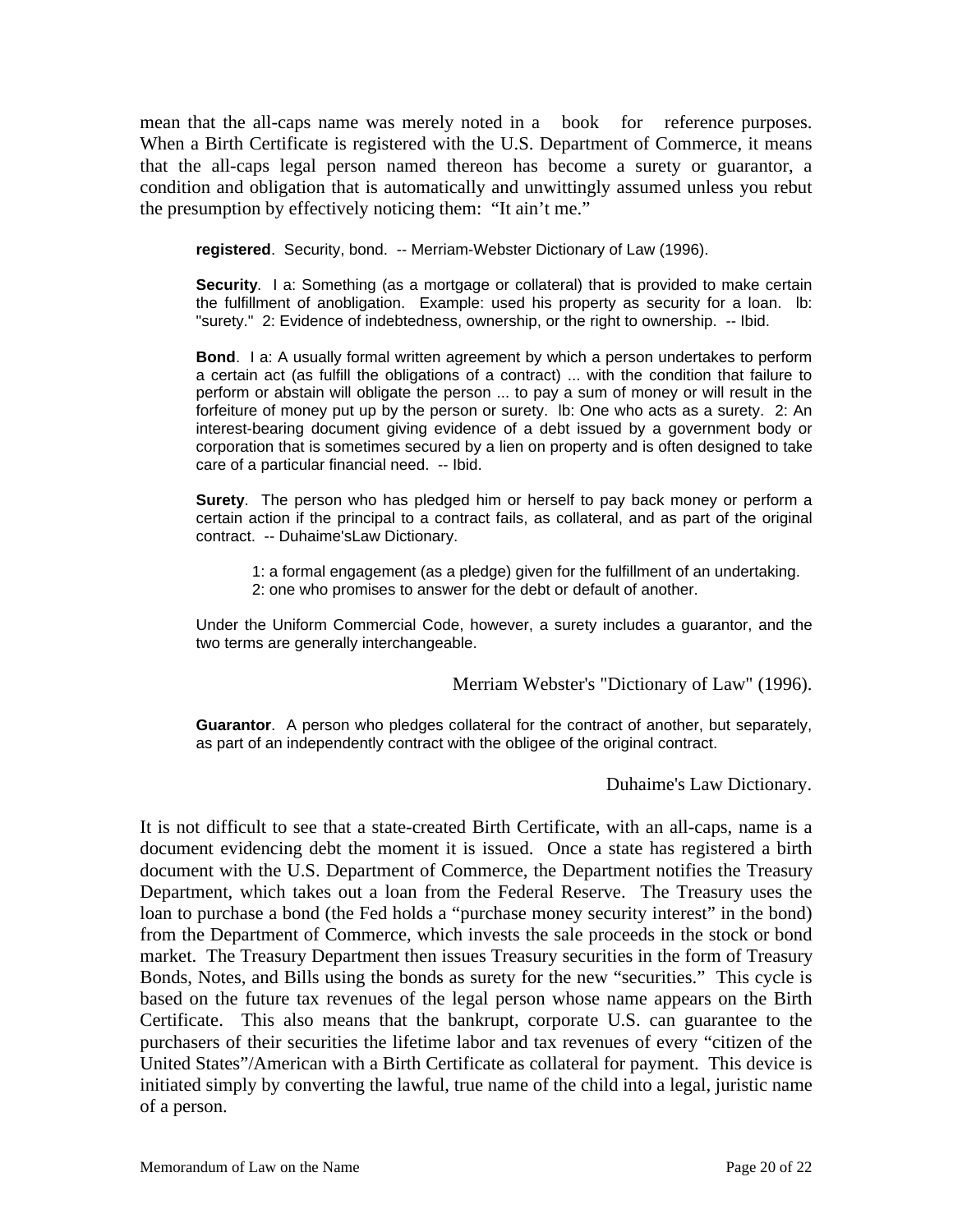*Dubuque rei potissinia pars prineipium est* — The principal part of everything is in the beginning. ("Well begun is half done.")

Legally, you are considered to be a slave or indentured servant to the various Federal, State and local governments via your STATE-issued and STATE-created Birth Certificate in the name of your all-caps person. Birth Certificates are issued so that the issuer can claim "exclusive" title to the legal person created thereby. This is further compounded when one voluntarily obtains a Driver's License or a Social Security Account Number. The state even owns your personal and private life through your STATE-issued marriage license/certificate issued in the all-caps names. You have no rights in birth, marriage, or even death. The state holds title to all legal persons the state creates via Birth Certificates until the rightful owner, i.e. you, reclaims/redeems it by becoming the holder in due course of the instrument.

The main problem is that the mother and father, and then the eighteen-year-old man or woman, voluntarily agreed to this contrived system of plunder and slavery by remaining silent — a legal default, latches, and failing to claim one's own Rights. The maxim of law becomes crucially operative: "He who fails to assert his rights has none."

The legal rules and codes enforce themselves. There is no court hearing to determine if those rules are correct. Government rules are self-regulating and self-supporting. Once set into motion, such "laws" automatically come into effect provided the legal process has been followed.

### **The various bankruptcies**

The legal person known as the UNITED STATES is bankrupt and holds no lawful Constitutionally mandated silver or gold  $-$  gold coin or bullion  $-$  with which to back any currency. All private held and federally held gold coins and bullion in America was seized via Executive Order of April 5, 1933 and paid to the creditor, the private Federal Reserve Corporation under the terms of the bankruptcy.

Congress — still convening strictly under Executive Order authority — confirmed the bankruptcy through the Joint Resolution to Suspend the Gold Standard and Abrogate the Gold Clause, June 5, 1933, House Joint Resolution (HJR) 192, June 5, 1933, 73rd Congress, 1st Session, Public Law 73-10. This 1933 public law states, in part:

"... every provision contained in or made with respect to any obligation which purports to give the oblige a right to require payment in gold or a particular kind of coin or currency, or in an amount in money of the United States measured thereby, is declared to be against public policy."

The corporate U.S. declared bankruptcy a second time, whereby the Secretary of Treasury was appointed "Receiver" for the bankrupt U.S. in Reorganization Plan No. 26, Title 5 USC 903, Public Law 94-564, "Legislative History," page 5967.